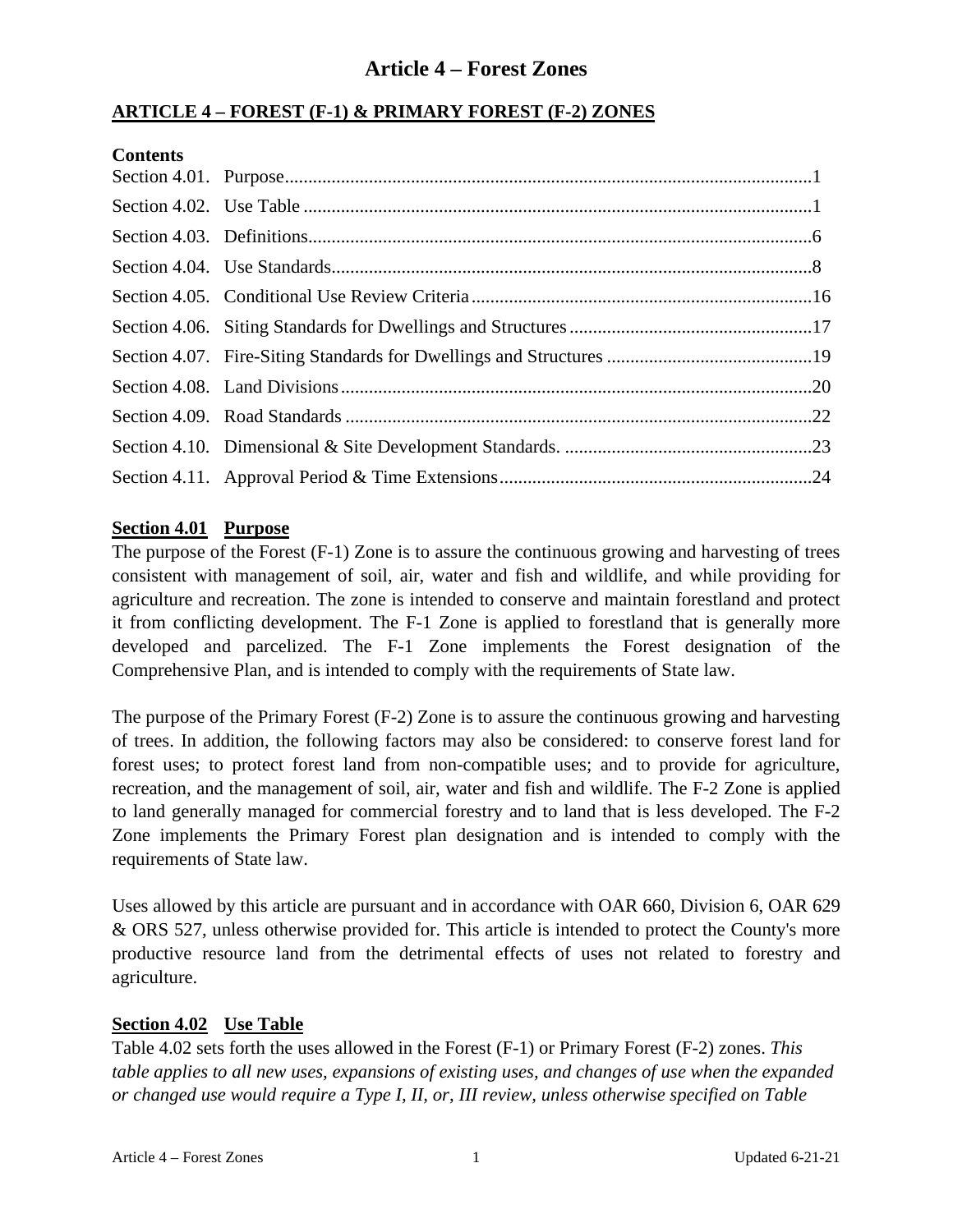*4.02. All uses are subject to the general provisions, special conditions, additional restrictions and exceptions set forth in this Ordinance.*

#### **A. As Used in Table 4.02:**

- 1. "A" means the use is allowed outright; uses and activities and their accessory buildings and uses are permitted subject to the general provisions set forth by this Ordinance and do not require land use review.
- 2. "P" means the use is prohibited.
- 3. "C" means the use is a Conditional Use, approval of which is subject to *Section 4.05, Conditional Use Review* and other listed criteria.
- 4. The "Subject To" column identifies certain provisions to which the use is subject.
- 5. "Type I" uses (Ministerial Review) are permitted by right, requiring only nondiscretionary staff review to demonstrate compliance with the standards in this Ordinance. Type I permits are limited to actions that do not require interpretation or the exercise of policy or legal judgment.
- 6. "Type II" uses (Administrative Actions) involve permits, including both permitted uses *subject to standards* and *conditional uses*, for which the application of review criteria requires the exercise of limited discretion. These decisions require a notice of decision, and opportunity for appeal and public hearing.
- 7. "Type III" uses require a public hearing. Decisions are made by the hearings officer or planning commission, usually with an opportunity to appeal to the board of commissioners. Quasi-judicial decisions involve the exercise of discretion and judgment when applying applicable land use and development criteria but implement established policy. Uses that require a Type III Permit may be allowed subject to findings of compliance with applicable approval criteria and development standards.
- **B. Permitted Uses** Permitted uses are subject to the applicable provisions of:
	- Section 4.06 *Siting Standards for Dwellings and Structures*;
	- Section 4.07 *Fire-Siting Standards for Dwellings and Structures*;
	- Section 4.10 *Dimensional & Site Development Standards*; and,
	- Other applicable *Articles* of the *Hood River County Zoning Ordinance*.
- **C. Prohibited Uses** Uses of structures, buildings and land use not specifically permitted are prohibited.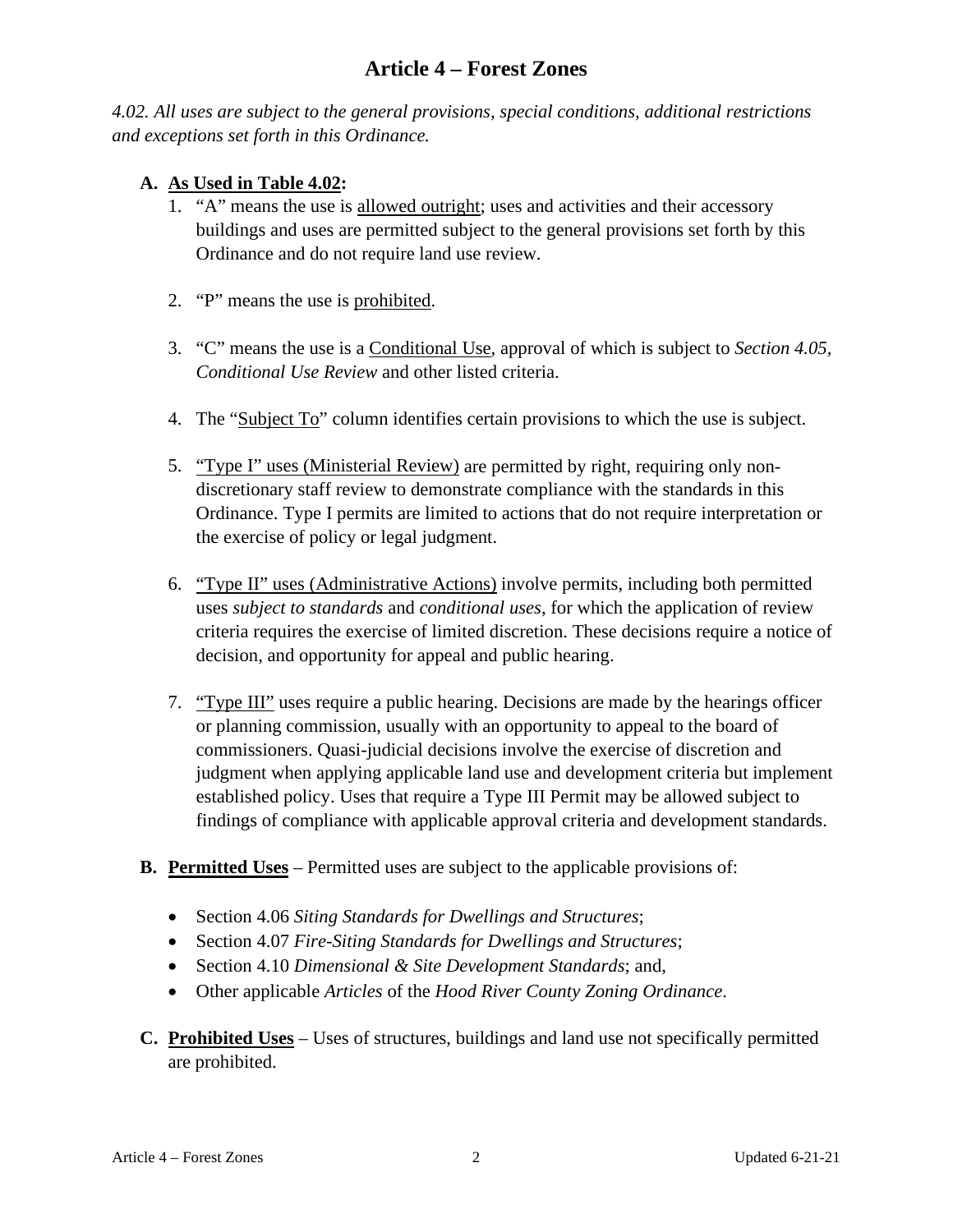#### **Table 4.02 Use Table for Forest (F-1) & Primary Forest (F-2) Zone**

| <b>Table 4.02: Use Table for Forest Zones</b>                                                                                                                                                                                                                                                                                                                                                                                                                                                                       |                            |                                  |  |
|---------------------------------------------------------------------------------------------------------------------------------------------------------------------------------------------------------------------------------------------------------------------------------------------------------------------------------------------------------------------------------------------------------------------------------------------------------------------------------------------------------------------|----------------------------|----------------------------------|--|
| $I = Type I$ II = Type II III = Type III A = Allowed P = Prohibited                                                                                                                                                                                                                                                                                                                                                                                                                                                 |                            |                                  |  |
| <b>Use</b>                                                                                                                                                                                                                                                                                                                                                                                                                                                                                                          | <b>Review Type</b>         | <b>SUBJECT TO</b>                |  |
| <b>Forest, Farm and Natural Resource Uses</b>                                                                                                                                                                                                                                                                                                                                                                                                                                                                       |                            |                                  |  |
| Forest operations or forest practices including, but not limited to, reforestation of<br>forest land, road construction and maintenance, harvesting of a forest tree species,<br>application of chemicals and disposal of slash                                                                                                                                                                                                                                                                                     | A                          |                                  |  |
| Temporary on-site structures which are auxiliary to and used during the term of a<br>particular forest operation                                                                                                                                                                                                                                                                                                                                                                                                    | A                          |                                  |  |
| Physical alterations to the land auxiliary to forest practices including, but not limited<br>to, those made for purposes of exploration, mining, commercial gravel extraction and<br>processing, landfills, dams, reservoirs, road construction or recreational facilities                                                                                                                                                                                                                                          | $\overline{A}$             |                                  |  |
| Uses to conserve soil, air and water quality and to provide for wildlife and fisheries<br>resources                                                                                                                                                                                                                                                                                                                                                                                                                 | A                          |                                  |  |
| Farm use as defined in ORS 215.203                                                                                                                                                                                                                                                                                                                                                                                                                                                                                  | A                          |                                  |  |
| Farm use, marijuana production                                                                                                                                                                                                                                                                                                                                                                                                                                                                                      | Type I                     | Article 53                       |  |
| Marijuana processing, wholesaling, retailing                                                                                                                                                                                                                                                                                                                                                                                                                                                                        | $\mathbf{P}$               |                                  |  |
| Uninhabitable structures accessory to fish and wildlife enhancement                                                                                                                                                                                                                                                                                                                                                                                                                                                 | A                          |                                  |  |
| Uses and structures (e.g., Agricultural or Ag-Exempt Buildings) customarily accessory<br>and incidental to a farm or forest uses, only if primary farm and forest use exist                                                                                                                                                                                                                                                                                                                                         | Type I                     | Section 4.10                     |  |
| Temporary portable facility for the primary processing of forest products                                                                                                                                                                                                                                                                                                                                                                                                                                           | Type I                     | Section 4.10                     |  |
| Permanent facility for the primary processing of forest products that is: (a) located in a<br>building, or an outdoor area that does not exceed one acre excluding laydown and<br>storage yards, or a proportionate combination of indoor and outdoor areas; and (b)<br>adequately separated from surrounding properties to reasonably mitigate noise, odor<br>and other impacts generated by the facility that adversely affect forest management<br>and other existing uses, as determined by the governing body. | $\mathsf{C}$<br>(Type II)  | Section 4.05                     |  |
| Permanent logging equipment repair and storage                                                                                                                                                                                                                                                                                                                                                                                                                                                                      | $\mathbf C$<br>(Type II)   | Section 4.05                     |  |
| Log scaling and weigh stations                                                                                                                                                                                                                                                                                                                                                                                                                                                                                      | $\mathcal{C}$<br>(Type II) | Section 4.05                     |  |
| Forest management research and experimentation facilities as defined by ORS 526.215                                                                                                                                                                                                                                                                                                                                                                                                                                 | $\mathcal{C}$<br>(Type II) | Section 4.05                     |  |
| <b>Residential Uses</b>                                                                                                                                                                                                                                                                                                                                                                                                                                                                                             |                            |                                  |  |
| Uses and structures customarily accessory and incidental to a dwelling, only if a<br>lawfully established dwelling exists                                                                                                                                                                                                                                                                                                                                                                                           | Type I                     | Section 4.10                     |  |
| Caretaker residences for public parks and public fish hatcheries                                                                                                                                                                                                                                                                                                                                                                                                                                                    | Type II                    | Section 4.04.F                   |  |
| Large tract forest dwelling                                                                                                                                                                                                                                                                                                                                                                                                                                                                                         | Type II                    | Section 4.04.A<br>Section 4.04.F |  |
| Lot of record dwelling                                                                                                                                                                                                                                                                                                                                                                                                                                                                                              | Type II                    | Section 4.04.B<br>Section 4.04.F |  |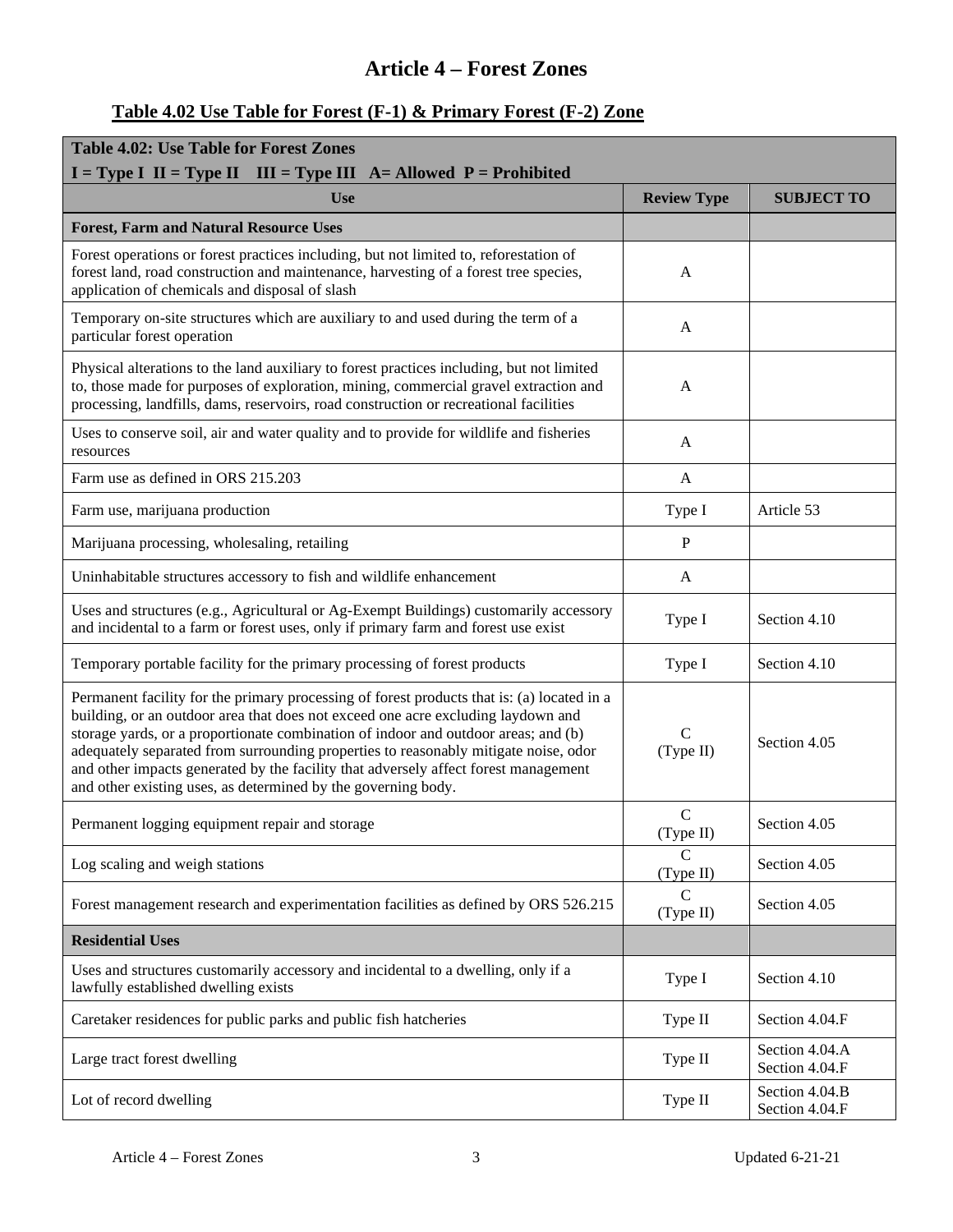| <b>Table 4.02: Use Table for Forest Zones</b><br>$I = Type I$ II = Type II III = Type III A = Allowed P = Prohibited                                                                                                                                                                                 |                             |                                              |  |  |
|------------------------------------------------------------------------------------------------------------------------------------------------------------------------------------------------------------------------------------------------------------------------------------------------------|-----------------------------|----------------------------------------------|--|--|
| <b>Use</b>                                                                                                                                                                                                                                                                                           | <b>Review Type</b>          | <b>SUBJECT TO</b>                            |  |  |
| Template dwelling (allowed only in F-1 zone)                                                                                                                                                                                                                                                         | Type II                     | Section 4.04.C<br>Section 4.04.F             |  |  |
| Replacement, alteration, or restoration of a lawfully established dwelling                                                                                                                                                                                                                           | Type I                      | Section 4.04.D<br>Section 4.04.F             |  |  |
| Temporary hardship dwelling                                                                                                                                                                                                                                                                          | $\mathcal{C}$<br>(Type II)  | Section 4.04.E<br>Section 4.05               |  |  |
| Temporary forest labor camps                                                                                                                                                                                                                                                                         | Type I                      | Section 4.10                                 |  |  |
| <b>Commercial Uses</b>                                                                                                                                                                                                                                                                               |                             |                                              |  |  |
| Commercial activity carried on in conjunction with a marijuana crop                                                                                                                                                                                                                                  | $\, {\bf P}$                |                                              |  |  |
| Home occupation                                                                                                                                                                                                                                                                                      | $\mathcal{C}$<br>(Type II)  | Section 4.04.G<br>Section 4.05<br>Article 53 |  |  |
| Home occupation involving short-term rental                                                                                                                                                                                                                                                          | $\mathcal{C}$<br>(Type II)  | Section 4.04.G<br>Section 4.05<br>Article 53 |  |  |
| Home occupation involving Bed and Breakfast Facility in existing dwelling                                                                                                                                                                                                                            | $\mathcal{C}$<br>(Type II)  | Section 4.04.G<br>Section 4.05<br>Article 56 |  |  |
| Home occupation to host weddings and related events. Home Occupations to host<br>weddings and related events are not allowed in the F-2 zone (Primary Forest)                                                                                                                                        | $\mathcal{C}$<br>(Type II)  | Section 4.04.G<br>Section 4.05<br>Article 73 |  |  |
| Parking of up to seven dump trucks and trailers                                                                                                                                                                                                                                                      | $\mathcal{C}$<br>(Type II)  | Section 4.05                                 |  |  |
| Private hunting and fishing operations without any lodging accommodations                                                                                                                                                                                                                            | A                           |                                              |  |  |
| Private seasonal accommodations for fee hunting operations and private<br>accommodation for fishing occupied on a temporary basis                                                                                                                                                                    | $\mathbf C$<br>(Type II)    | Section 4.04.H<br>Section 4.05               |  |  |
| Destination resort                                                                                                                                                                                                                                                                                   | P                           |                                              |  |  |
| Farm stand                                                                                                                                                                                                                                                                                           | $\mathbf{P}$                |                                              |  |  |
| Mineral, Aggregate, Oil and Gas Uses                                                                                                                                                                                                                                                                 |                             |                                              |  |  |
| Exploration for mineral and aggregate resources as defined in ORS chapter 517                                                                                                                                                                                                                        | Type I                      | Section 4.10                                 |  |  |
| Exploration for and production of geothermal, gas, oil and other associated<br>hydrocarbons, including the placement and operation of compressors, separators and<br>other customary production equipment for an individual well adjacent to the well head                                           | Type I                      | Section 4.10                                 |  |  |
| Mining and processing of oil, gas or other subsurface resources, as defined in ORS<br>chapter 520, and not otherwise permitted (e.g. compressors, separators and storage<br>servicing multiple wells), and mining and processing of aggregate and mineral<br>resources as defined in ORS chapter 517 | $\mathcal{C}$<br>(Type III) | Section 4.05                                 |  |  |
| Publicly owned operations for the mining and processing of aggregate                                                                                                                                                                                                                                 | Type I                      | Section 4.10                                 |  |  |
| Temporary asphalt and concrete batch plants as accessory uses to specific highway<br>projects                                                                                                                                                                                                        | $\mathbf C$<br>(Type II)    | Section 4.05                                 |  |  |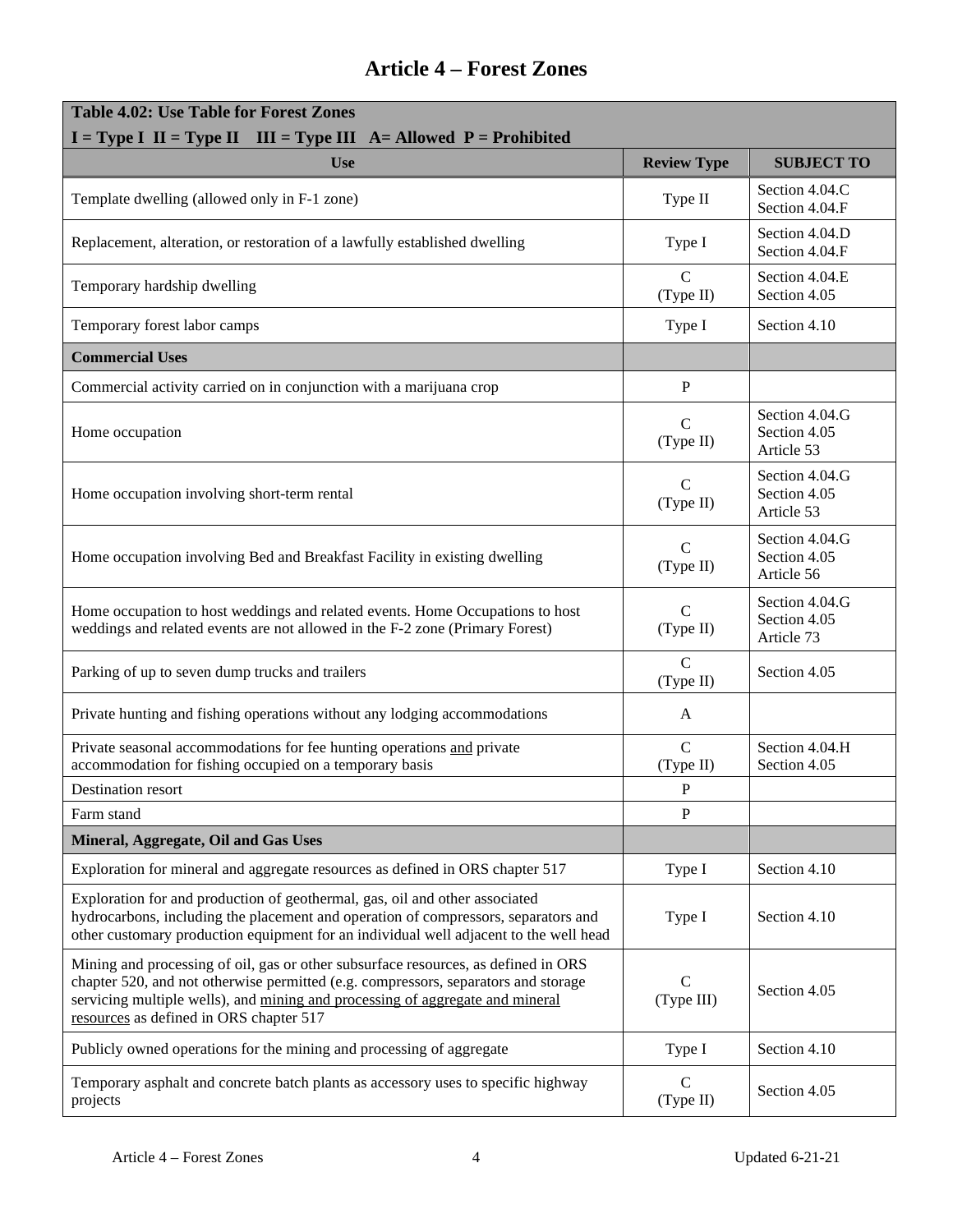| <b>Table 4.02: Use Table for Forest Zones</b>                                                                                                                                                                                                                                                                                                           |                             |                               |  |  |
|---------------------------------------------------------------------------------------------------------------------------------------------------------------------------------------------------------------------------------------------------------------------------------------------------------------------------------------------------------|-----------------------------|-------------------------------|--|--|
| $I = Type I$ II = Type II III = Type III A = Allowed P = Prohibited                                                                                                                                                                                                                                                                                     |                             |                               |  |  |
| <b>Use</b>                                                                                                                                                                                                                                                                                                                                              | <b>Review Type</b>          | <b>SUBJECT TO</b>             |  |  |
| <b>Transportation Uses</b>                                                                                                                                                                                                                                                                                                                              |                             |                               |  |  |
| Climbing and passing lanes within the right of way existing as of July 1, 1987                                                                                                                                                                                                                                                                          | A                           |                               |  |  |
| Reconstruction or modification of public roads and highways, including the placement<br>of utility facilities overhead and in the subsurface of public roads and highways along<br>the public right of way, but not including the addition of travel lanes, where no<br>removal or displacement of buildings would occur, or no new land parcels result | A                           |                               |  |  |
| Temporary public road and highway detours that will be abandoned and restored to<br>original condition or use at such time as no longer needed                                                                                                                                                                                                          | A                           |                               |  |  |
| Minor betterment of existing public road and highway related facilities such as<br>maintenance yards, weigh stations and rest areas, within right of way existing as of<br>July 1, 1987, and contiguous public-owned property utilized to support the operation<br>and maintenance of public roads and highways                                         | A                           |                               |  |  |
| Construction of additional passing and travel lanes requiring the acquisition of right of<br>way but not resulting in the creation of new land parcels                                                                                                                                                                                                  | $\mathbf C$<br>(Type II)    | Section 4.05<br>Article 55.60 |  |  |
| Reconstruction or modification of public roads and highways involving the removal or<br>displacement of buildings but not resulting in the creation of new land parcels.                                                                                                                                                                                | C<br>(Type II)              | Section 4.05                  |  |  |
| Improvement of public road and highway related facilities, such as maintenance yards,<br>weigh stations and rest areas, where additional property or right of way is required but<br>not resulting in the creation of new land parcels                                                                                                                  | $\mathcal{C}$<br>(Type II)  | Section 4.05                  |  |  |
| Transportation improvements on rural lands allowed by and subject to the<br>requirements of OAR 660-012-0065                                                                                                                                                                                                                                            | $\mathbf C$<br>(Type II)    | Section 4.05                  |  |  |
| Expansion of existing airports                                                                                                                                                                                                                                                                                                                          | C<br>(Type III)             | Section 4.05                  |  |  |
| Temporary asphalt and concrete batch plants as accessory uses to specific highway<br>projects                                                                                                                                                                                                                                                           | $\overline{C}$<br>(Type II) | Section 4.05                  |  |  |
| Roads, highways, and other transportation facilities and improvements not otherwise<br>allowed under this Ordinance                                                                                                                                                                                                                                     | $\mathbf C$<br>(Type II)    | Section 4.05                  |  |  |
| <b>Utility, Power Generation, Solid Waste Uses</b>                                                                                                                                                                                                                                                                                                      |                             |                               |  |  |
| Utility facility service/local distribution lines (e.g. electric, telephone, natural gas) and<br>accessory equipment (e.g. electric distribution transformers, poles, meter cabinets,<br>terminal boxes, pedestals), or equipment that provides service hookups, including<br>water service hookups                                                     | A                           |                               |  |  |
| Solar energy systems as an accessory use (non-commercial)                                                                                                                                                                                                                                                                                               | Type I                      | Section 4.10                  |  |  |
| Wind energy power production systems as an accessory use (non-commercial)                                                                                                                                                                                                                                                                               | Type I                      | Section 4.10<br>Article 74    |  |  |
| Rainwater collection system as an accessory uses (non-commercial)                                                                                                                                                                                                                                                                                       | Type I                      | Section 4.10                  |  |  |
| Electric vehicle charging stations for residents and their non-paying guests                                                                                                                                                                                                                                                                            | Type I                      | Section 4.10                  |  |  |
| Water intake facilities, canals and distribution lines for farm irrigation and ponds                                                                                                                                                                                                                                                                    | $\mathbf{A}$                |                               |  |  |
| Water intake facilities, related treatment facilities, pumping stations and distribution<br>lines not related to farm irrigation and ponds                                                                                                                                                                                                              | $\mathbf C$<br>(Type II)    | Section 4.05                  |  |  |
| Collocation of antennas and wireless telecommunication facilities, including<br>associated equipment (e.g. equipment shelters), on a previously approved wireless<br>telecommunication facility                                                                                                                                                         | Type I                      | Section 4.10<br>Article 74    |  |  |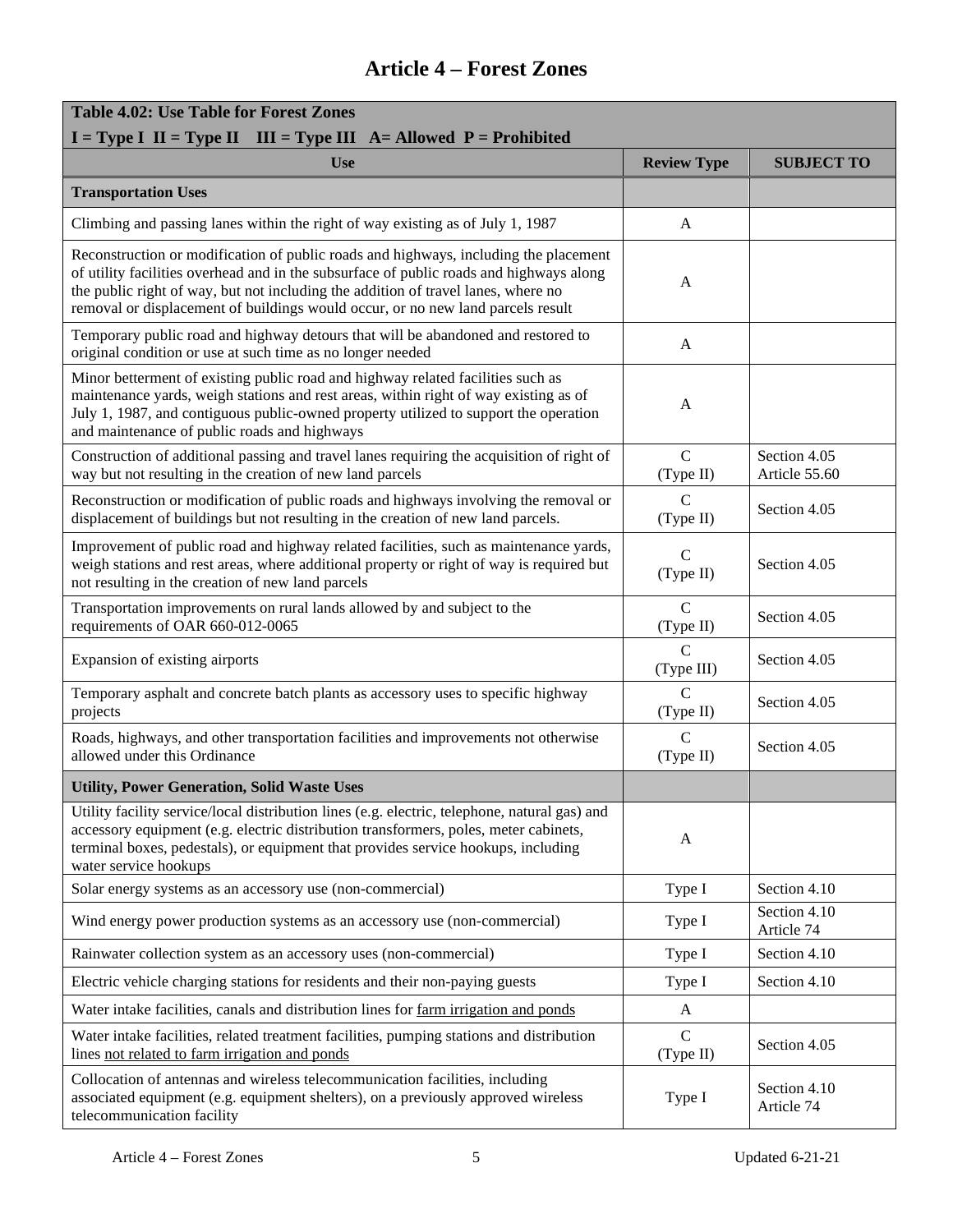| <b>Table 4.02: Use Table for Forest Zones</b><br>$I = Type I$ II = Type II III = Type III A = Allowed P = Prohibited                                                                                                                                 |                             |                                                  |  |
|------------------------------------------------------------------------------------------------------------------------------------------------------------------------------------------------------------------------------------------------------|-----------------------------|--------------------------------------------------|--|
| <b>Use</b>                                                                                                                                                                                                                                           | <b>Review Type</b>          | <b>SUBJECT TO</b>                                |  |
| Communication facilities and towers supporting wireless telecommunication facilities                                                                                                                                                                 | $\mathcal{C}$<br>(Type II)  | Section 4.05<br>Article 74                       |  |
| New electric transmission lines with right-of-way widths of up to 100-feet as specified<br>in ORS 772.210. New distribution lines (e.g. gas, oil, geothermal, telephone, fiber<br>optic cable) with rights-of-way 50-feet or less in width           | C<br>(Type II)              | Section 4.05                                     |  |
| Reservoirs and water impoundments                                                                                                                                                                                                                    | $\overline{C}$<br>(Type II) | Section 4.05                                     |  |
| Disposal site for solid waste approved by the governing body and for which the<br>Oregon Department of Environmental Quality has granted a permit under ORS<br>459.245, together with equipment, facilities or buildings necessary for its operation | $\mathcal{C}$<br>(Type III) | Section 4.05                                     |  |
| Commercial utility facilities for the purpose of generating power                                                                                                                                                                                    | $\mathbf C$<br>(Type III)   | Section 4.04.I<br>Section 4.05                   |  |
| Wrecking and junk yards                                                                                                                                                                                                                              | P                           |                                                  |  |
| Billboards and signs exceeding 32 square feet, except as otherwise allowed per 4.10.G                                                                                                                                                                | P                           |                                                  |  |
| <b>Public and Quasi-public Uses</b>                                                                                                                                                                                                                  |                             |                                                  |  |
| Towers and fire stations for forest fire protection                                                                                                                                                                                                  | Type I                      | Section 4.10                                     |  |
| Fire service facilities providing rural fire protection services                                                                                                                                                                                     | Type I                      | Section 4.10                                     |  |
| Aids to navigation and aviation                                                                                                                                                                                                                      | $\mathbf C$<br>(Type II)    | Section 4.05                                     |  |
| Firearms training facility serving the public                                                                                                                                                                                                        | Type I                      | Section 4.10                                     |  |
| Private firearms training facility as provided in ORS 197.770(2)                                                                                                                                                                                     | C<br>(Type II)              | Section 4.05                                     |  |
| Cemeteries                                                                                                                                                                                                                                           | $\mathsf{C}$<br>(Type II)   | Section 4.05                                     |  |
| Storage structures for emergency supplies, as defined in Section 4.03                                                                                                                                                                                | $\overline{C}$<br>(Type II) | Section 4.04.J<br>Section 4.10                   |  |
| Publicly owned parks, playground and campgrounds.                                                                                                                                                                                                    | $\mathbf C$<br>(Type II)    | Section 4.04.K<br>Section 4.05                   |  |
| Private campgrounds and campsites.                                                                                                                                                                                                                   | C<br>(Type II)              | Section 4.04.L<br>Section 4.05                   |  |
| Youth camps                                                                                                                                                                                                                                          | $\mathsf{C}$<br>(Type III)  | Section 4.04.M<br>Section 4.05                   |  |
| <b>Outdoor Gatherings</b>                                                                                                                                                                                                                            |                             |                                                  |  |
| An outdoor mass gathering as defined in ORS 433.735 or other gathering of fewer than<br>3,000 persons that is not anticipated to continue for more than 120 hours in any three-<br>month period.                                                     | A                           | <b>Board of County</b><br>Commissioner<br>Review |  |
| Any outdoor mass gathering of more than 3,000 persons that is anticipated to continue<br>for more than 120 hours in any three-month period is subject to review by a county<br>planning commission under ORS 433.763.                                | ${\bf P}$                   |                                                  |  |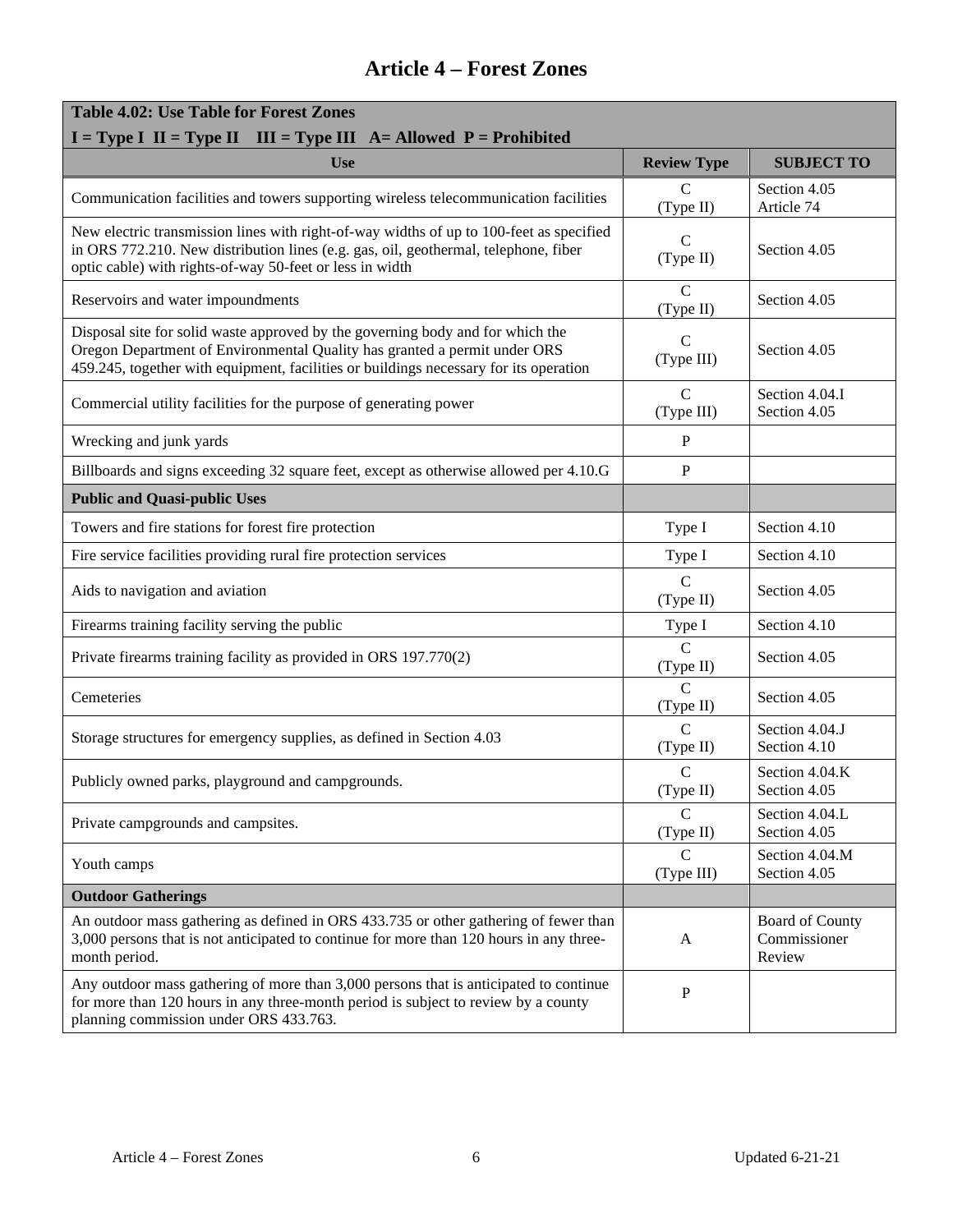#### **Section 4.03 Definitions**

Words used in the present tense include the future; the singular number includes the plural; and the word "shall" is mandatory and not directory. Whenever the term "this Ordinance" is used herewith, it shall be deemed to include all amendments thereto as may hereafter from time to time be adopted. For the purpose of this Article, unless otherwise specifically provided, certain words, terms, and phrases are defined as follows:

- A. Definitions contained in ORS 197.015 and the Statewide Planning Goals.
- B. Auxiliary Use: A use or alteration of a structure or land that supports or is directly associated with the conduct of a particular forest practice. An auxiliary structure is located on site, temporary in nature, and is not designed to remain for the forest's entire growth cycle from planting to harvesting. An auxiliary use is removed when a particular forest practice has concluded.
- C. Cubic Foot Per Acre: The average annual increase in cubic foot volume of wood fiber per acre for fully stocked stands at the culmination of mean annual increment as reported by the USDA Natural Resource Conservation Service soil survey. Where SCS data are not available or are shown to be inaccurate, an alternative method may be used. An alternative method must provide equivalent date and be an accepted standard by the Oregon Department of Forestry.
- D. Cubic Foot Per Tract Per Year: The average annual increase in cubic foot volume of wood fiber per tract for fully stocked stands at the culmination of mean annual increment as reported by the USDA Natural Resource Conservation Service soil survey. Where SCS data are not available or are shown to be inaccurate, an alternative method may be used. An alternative method must provide equivalent date and be an accepted standard by the Oregon Department of Forestry.
- E. Forest Operation: Any commercial activity relating to the growing or harvesting of any forest tree species as defined in ORS 527.620(6).
- F. Forest Tree Species: Trees recognized for commercial production under rules adopted pursuant to ORS 527.620(12).
- G. Primary Processing of Forest Products: The initial treatments of logs or other forest plant or fungi materials to prepare them for shipment for further processing or to market, including but not limited to, debarking, peeling, drying, cleaning, sorting, chipping, grinding, sawing, shaping, notching, biofuels conversion, or other similar methods of initial treatments.
- H. Storage Structures for Emergency Supplies: Structures to accommodate those goods, materials and equipment required to meet the essential and immediate needs of an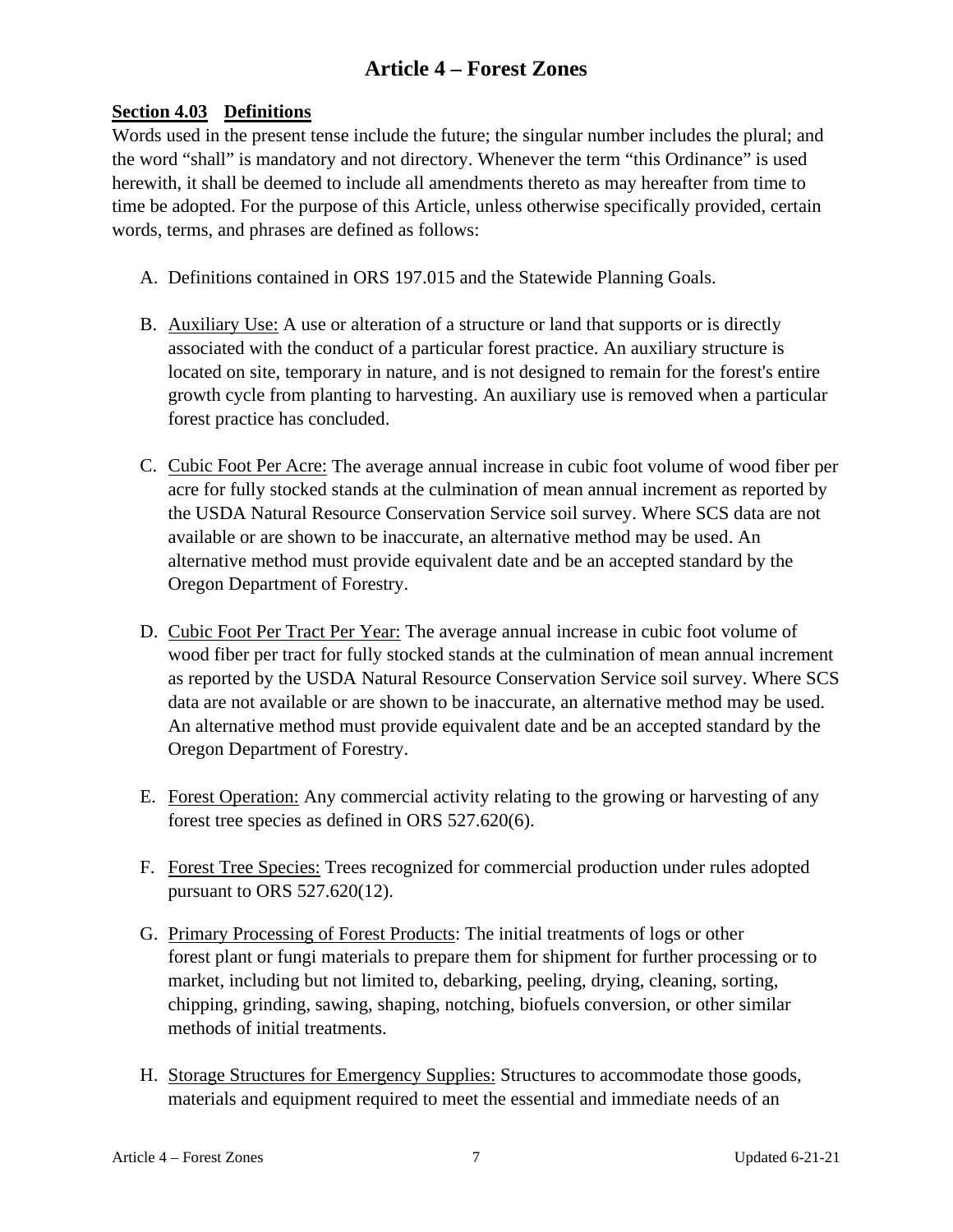affected population in a disaster. Such supplies include food, clothing, temporary shelter materials, durable medical goods and pharmaceuticals, electric generators, water purification gear, communication equipment, tools and other similar emergency supplies.

- I. Temporary Structures: Onsite structures which are auxiliary to and used during the term of a particular forest operation and used in the preliminary processing of a particular forest operation such as: pole and piling preparation, small portable sawmill, small pole building, etc.
- J. Youth Camp: A facility either owned or leased, and operated by a state or local government, or a nonprofit corporation as defined under ORS 65.001, to provide an outdoor recreational and educational experience primarily for the benefit of persons 21 years of age and younger. Youth camps do not include any manner of juvenile detention center or juvenile detention facility.

#### **Section 4.04 Use Standards**

- A. Large Tract Forest Dwelling authorized under ORS 215.740 may be allowed on land zoned F-1 or F-2 if it is sited on a tract that does not include a dwelling and complies with other provisions of law, including the following:
	- 1. The tract is at least 160 contiguous acres or 200-acres in one ownership that are not contiguous but in the same county or adjacent counties and zoned for forest use. A deed restriction shall be filed pursuant to Subsection (3) for all tracts that are used to meet the acreage requirements of this subsection.
	- 2. A tract shall not be considered to consist of less than 160-acres because it is crossed by a public road or a waterway.
	- 3. Where one or more lot or parcel are required to meet minimum acreage requirements:
		- a. The applicant shall provide evidence that the covenants, conditions and restrictions form, adopted as "Exhibit A" in OAR chapter 660, division 6 and provided by the County Planning Department has been recorded with the County Department of Records and Assessment or counties where the property subject to the covenants, conditions and restrictions is located.
		- b. The covenants, conditions and restrictions are irrevocable, unless a statement of release is signed by an authorized representative of the county or counties where the property subject to the covenants, conditions and restrictions is located.
- B. Lot of Record Dwelling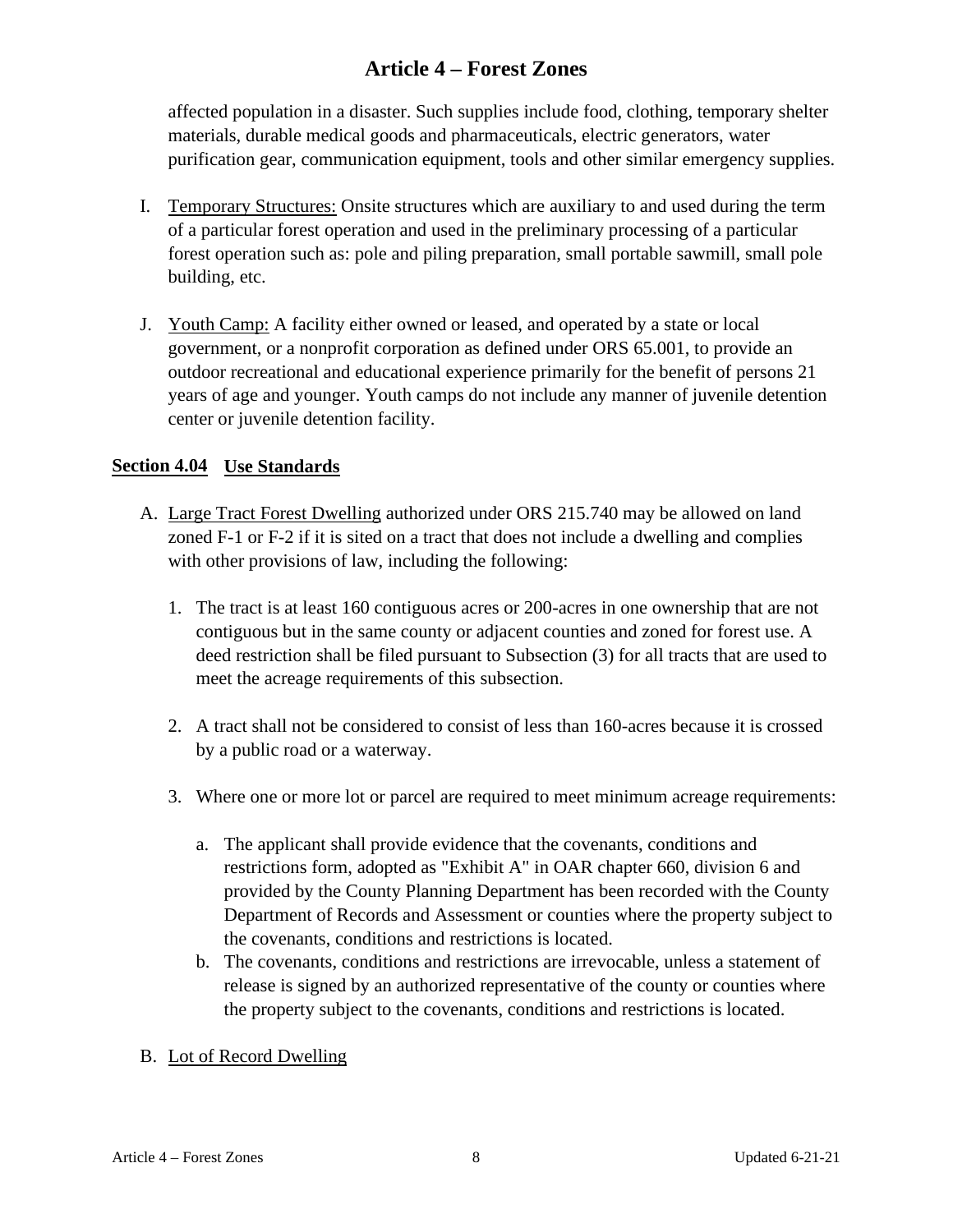- 1. The lot or parcel on which the dwelling will be sited was lawfully created and was acquired and owned continuously by the present owner as defined in Subsection (4):
	- a. Since prior to January 1, 1985; or
	- b. By devise or by intestate succession from a person who acquired and had owned continuously the lot or parcel since prior to January 1, 1985.
- 2. The tract on which the dwelling will be sited does not include a dwelling.
- 3. The lot or parcel on which the dwelling will be sited was part of a tract on November 4, 1993, no dwelling exists on another lot or parcel that was part of that tract.
- 4. For purposes of this Subsection, "owner" includes the wife, husband, son, daughter, mother, father, brother, brother-in-law, sister, sister-in-law, son-in-law, daughter-inlaw, mother-in-law, father-in-law, aunt, uncle, niece, nephew, stepparent, stepchild, grandparent or grandchild of the owner or a business entity owned by any one or combination of these family members.
- 5. The dwelling must be located on a tract that is composed of soils not capable of producing 5,000 cubic feet per year of commercial tree species and is located within 1,500-feet of a public road as defined under ORS 368.001 that provides or will provide access to the subject tract. The road shall be maintained and either paved or surfaced with rock and shall not be:
	- a. A United States Bureau of Land Management road; or
	- b. A United States Forest Service road unless the road is paved to a minimum width of 18-feet, there is at least one defined lane in each direction and a maintenance agreement exists between the United States Forest Service and landowners adjacent to the road, a local government or a state agency.
- 6. When the lot or parcel on which the dwelling will be sited lies within an area designated in an acknowledged comprehensive plan as habitat of big game, the siting of the dwelling shall be consistent with the limitations on density upon which the acknowledged comprehensive plan and land use regulations intended to protect the habitat are based.
- 7. When the lot or parcel on which the dwelling will be sited is part of a tract, the remaining portions of the tract shall be consolidated into a single lot or parcel when the dwelling is allowed.
- 8. An approved single-family dwelling under this section may be transferred by a person who has qualified under this section to any other person after the effective date of the land use decision.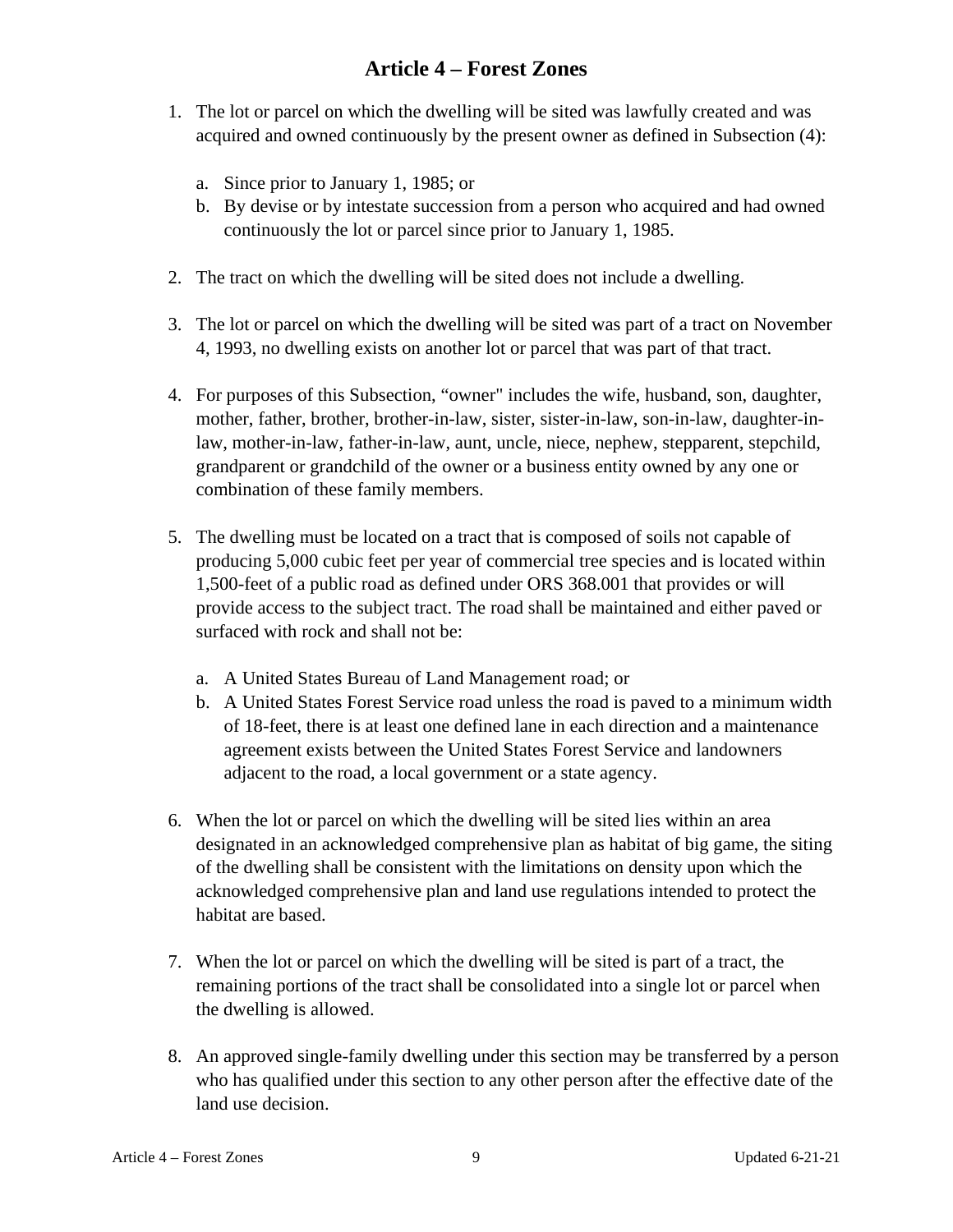- C. Forest "Template" Dwelling authorized under ORS 215.750 on a lot or parcel located within the F-1 zone if the lot or parcel is predominantly composed of soils that are:
	- 1. Capable of producing zero to 49 cubic per acre per year of wood fiber if:
		- a. All or part of at least three other lots or parcels that existed on January 1, 1993, are within a 160-acre square centered on the center of the subject tract; and
		- b. At least three dwellings existed on January 1, 1993 and continue to exist on the other lots or parcels.
	- 2. Capable of producing 50 to 85 cubic feet per acre per year of wood fiber if:
		- a. All or part of at least seven other lots or parcels that existed on January 1, 1993, are within a 160-acre square centered on the center of the subject tract; and
		- b. At least three dwellings existed on January 1, 1993 and continue to exist on the other lots or parcels.
	- 3. Capable of producing more than 85 cubic feet per acre per year of wood fiber if:
		- a. All or part of at least eleven other lots or parcels that existed on January 1, 1993, are within a 160-acre square centered on the center of the subject tract; and
		- b. At least three dwellings existed on January 1, 1993 and continue to exist on the other lots or parcels.
	- 4. Lots or parcels within urban growth boundaries shall not be used to satisfy eligibility requirements.
	- 5. A dwelling is in the 160-acre template if any part of the dwelling is in the 160-acre template.
	- 6. Except as provided by Subsection (7), if the subject tract abuts a road that existed on January 1, 1993, the measurement may be made by creating a 160-acre rectangle that is one mile long and 1/4 mile wide centered on the center of the subject tract and that is to the maximum extent possible, aligned with the road.
	- 7. The following applies where a tract 60-acres or larger abuts a road or perennial stream:
		- a. One of the three required dwellings shall be on the same side of the road or stream as the tract, and: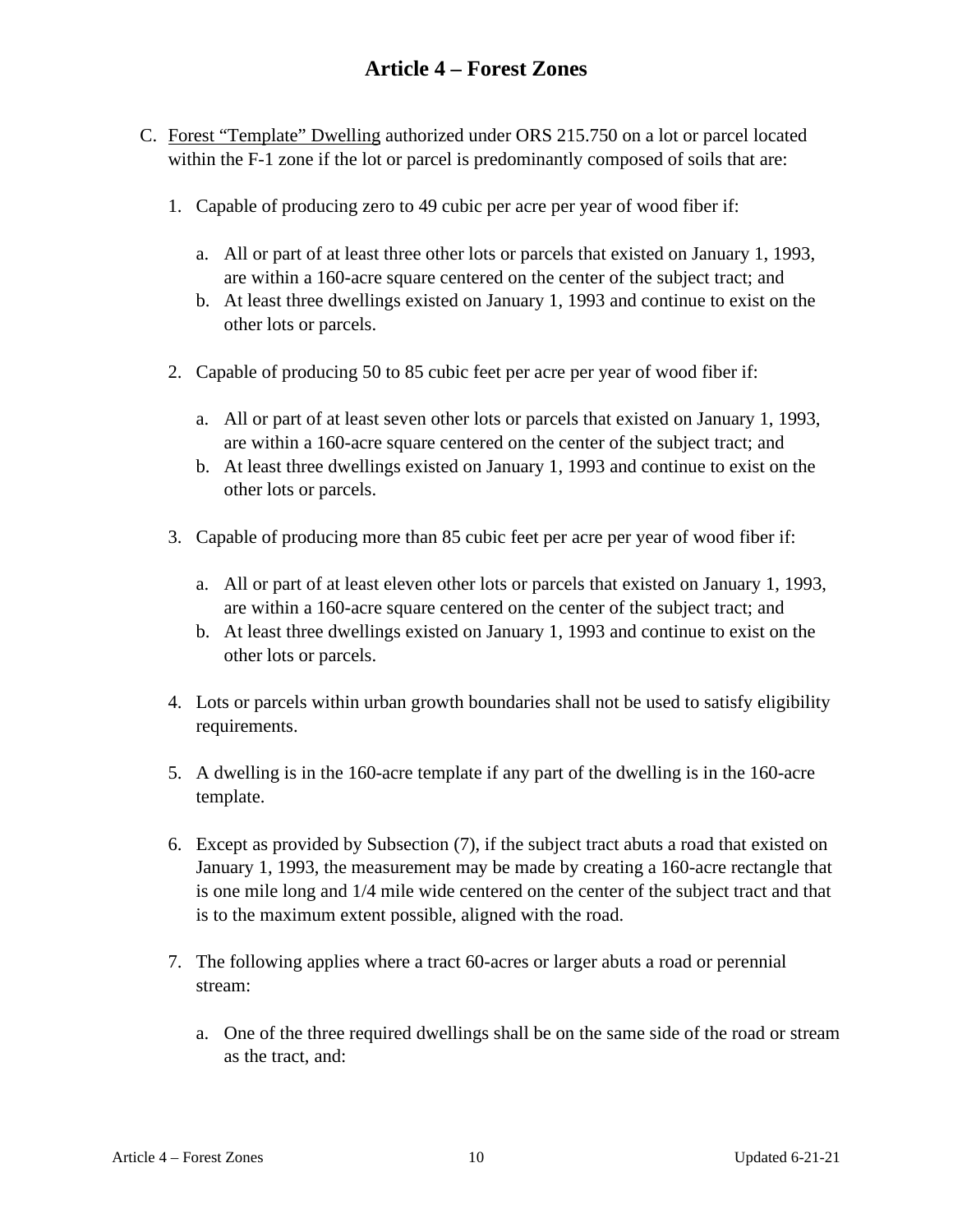- i. Be located within a 160-acre rectangle that is one mile long and one-quarter mile wide centered on the center of the subject tract and that is, to the maximum extent possible aligned with the road or stream; or
- ii. Be within one-quarter mile from the edge of the subject tract but not outside the length of the 160-acre rectangle, and on the same side of the road or stream as the tract.
- b. If a road crosses the tract on which the dwelling will be located, at least one of the three required dwellings shall be on the same side of the road as the proposed dwelling.
- 8. A proposed "template" dwelling under this Ordinance is not allowed:
	- a. If it is prohibited by or will not comply with the requirements of an acknowledged comprehensive plan, acknowledged land use regulations, or other provisions of law;
	- b. Unless it complies with the requirements of Section 4.06 and 4.07;
	- c. Unless deed restrictions are recorded pursuant to Subsection (A.3) above for all other lots or parcels that make up the tract;
	- d. If the tract on which the dwelling will be sited includes a dwelling; or
	- e. If the property is zoned F-2.
- D. Replacement, alteration or restoration of a lawfully established permanent dwelling (i.e., large tract, lot of record, template), subject to the following requirements:
	- 1. The existing dwelling has:
		- a. Intact exterior walls and roof structure;
		- b. Indoor plumbing consisting of a kitchen sink, toilet and bathing facilities connected to a sanitary waste disposal system;
		- c. Interior wiring for interior lights; and
		- d. A heating system.
	- 2. For replacement dwellings:
		- a. The existing dwelling shall be removed, demolished or converted to an allowable non-residential use before the replacement dwelling is certified for occupancy pursuant to ORS 455.055.
		- b. The replacement dwelling shall:
			- i. Overlap a portion of the original building footprint and shall meet the fire siting standards in Section 4.07; or
			- ii. If on a completely different site, comply with Section 4.06, Section 4.07, Section 4.09, and Section 4.10; and with Article 50 - Buffer Requirements.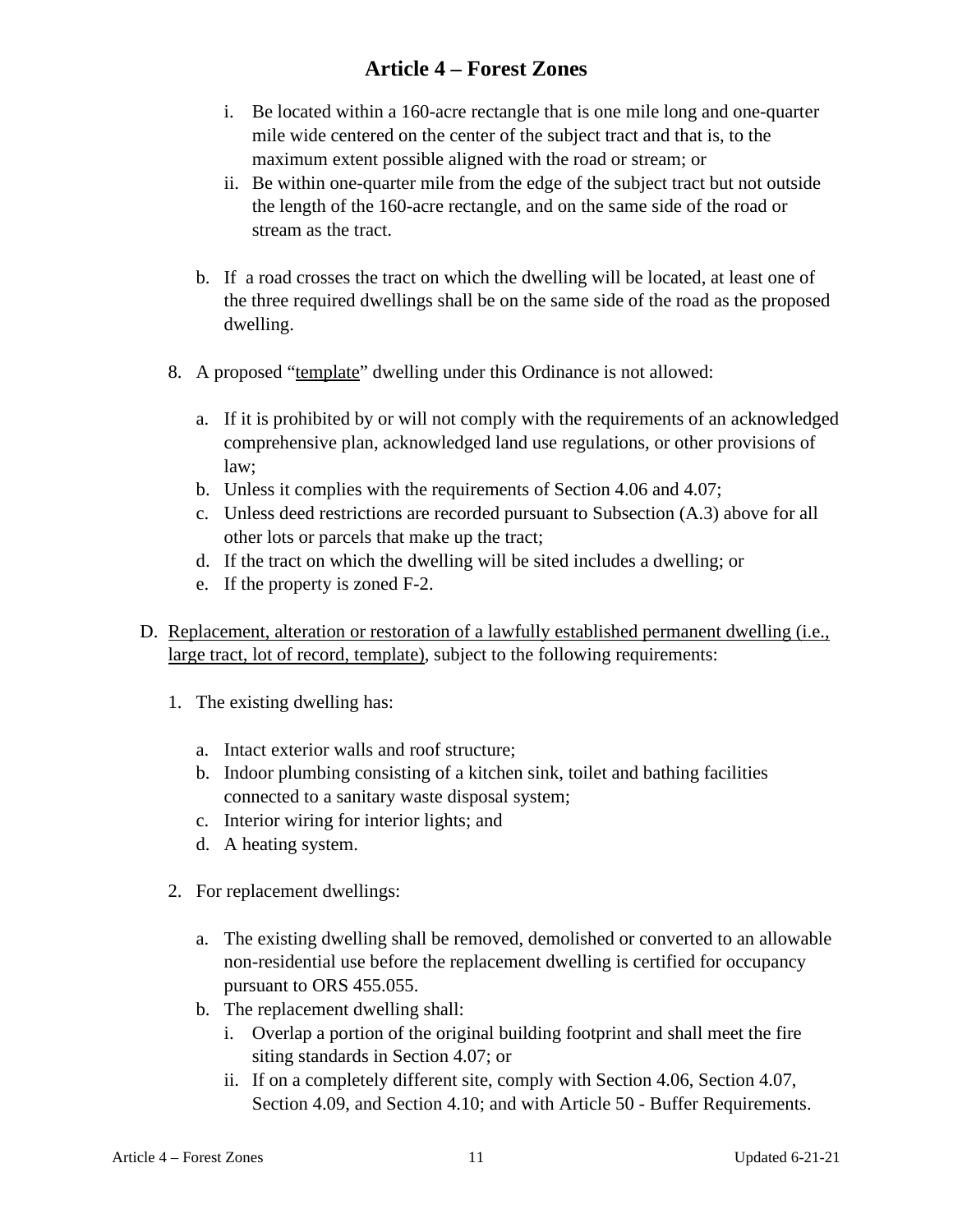- iii. The replacement dwelling shall comply with all other applicable provisions of the Comprehensive Plan.
- E. Temporary Hardship Dwelling, is subject to the following:
	- 1. One manufactured dwelling, recreational vehicle, or the temporary residential use of an existing building may be allowed in conjunction with an existing dwelling as a temporary use for the term of the hardship suffered by the existing resident or relative, subject to the following:
		- a. The temporary hardship dwelling shall use the same subsurface sewage disposal system used by the existing dwelling, if that disposal system is adequate to accommodate the additional dwelling. If the temporary hardship dwelling will use a public sanitary sewer system, such condition will not be required;
		- b. The applicant shall renew the permit every two-years for it to remain valid. Upon renewal, the applicant shall provide a statement confirming that the residence remains necessary for the relative named in the permit and pay the required renewal fee;
		- c. Within three-months of the end of the hardship, the temporary hardship dwelling shall be removed or demolished or, in the case of an existing building, the building shall be removed, demolished or returned to an allowed non-residential use; and
		- d. The applicant shall submit written confirmation from a medical doctor that care is necessary for an aged or infirm person.
	- 2. Temporary hardship dwellings for a dependent relative are subject to the following additional standards:
		- a. Justification that the relative with the hardship is not employed full-time off the site and is dependent upon medical care by either a relative; or a person medically certified to care for such a person on a full-time basis.
		- b. The relative with the hardship, relative providing care, or medically certified person shall be the primary full-time resident.
	- 3. A temporary residence approved under this section is not eligible for replacement. Department of Environmental Quality review and removal requirements also apply.
	- 4. As used in this section "hardship" means a medical hardship or hardship for the care of an aged or infirm person or persons.
	- 5. A property line adjustment of a lot or parcel in a manner that separates a temporary hardship dwelling or home occupation from the parcel on which the primary residential use exists may not be approved.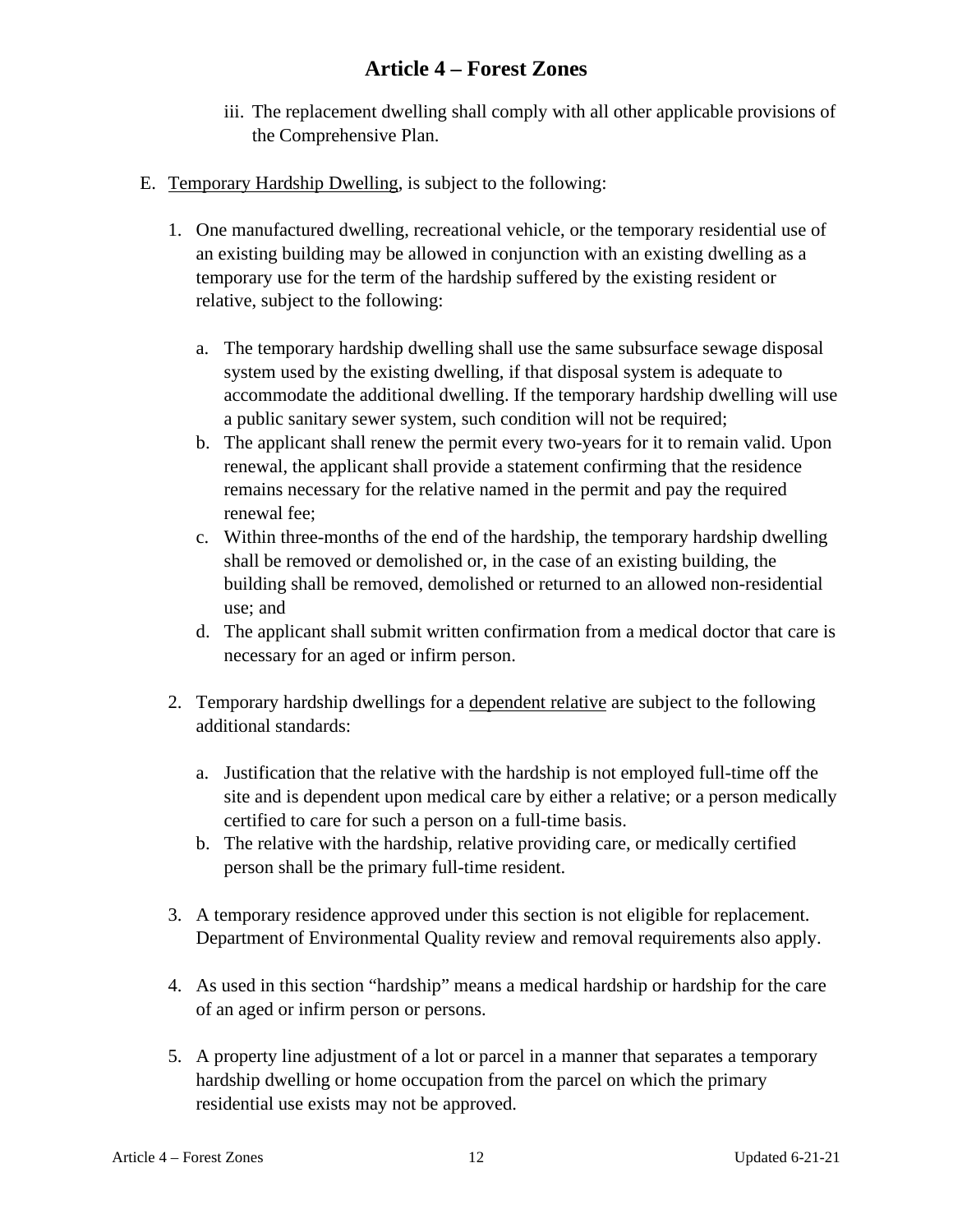- F. For single-family dwellings, the landowner shall sign and record in the deed records for the county a document binding the landowner, and the landowner's successors in interest, prohibiting them from pursuing a claim for relief or cause of action alleging injury from farming or forest practices for which no action or claim is allowed under ORS 30.936 or 30.937.
- G. Home Occupation, subject to the following:
	- 1. Located and used subject to the definition of "Home Occupation" in Article 3 and meet the Home Occupation Standards in Article 53 of this Ordinance.
	- 2. Home occupation involving a Bed and Breakfast subject to Article 56.
	- 3. Home occupation to host weddings and related events subject to Article 73.
	- 4. Home occupation involving short-term rental subject to Article 53.
- H. Private seasonal accommodations for fee hunting operations and private accommodations for fishing, occupied on a temporary basis are subject to the following requirements:
	- 1. Accommodations are limited to no more than 15-guest rooms as that term is defined in the Oregon Structural Specialty Code;
	- 2. Only minor incidental and accessory retail sales are permitted; and
	- 3. Accommodations are occupied temporarily for the purpose of hunting during either or both game bird or big game hunting seasons authorized by the Oregon Fish and Wildlife Commission.
	- 4. Accommodations for fishing must be located within one-quarter mile of fish-bearing Type F waters.
- I. Commercial Utility Facility for the purpose of generating power shall not remove more than 10-acres from use as a commercial forest operation.
- J. Storage Structures for Emergency Supplies are subject to the following requirements:
	- 1. Areas within an urban growth boundary cannot reasonably accommodate the structures;
	- 2. Sites where the structures could be co-located with an existing use approved under this Subsection are given preference for consideration;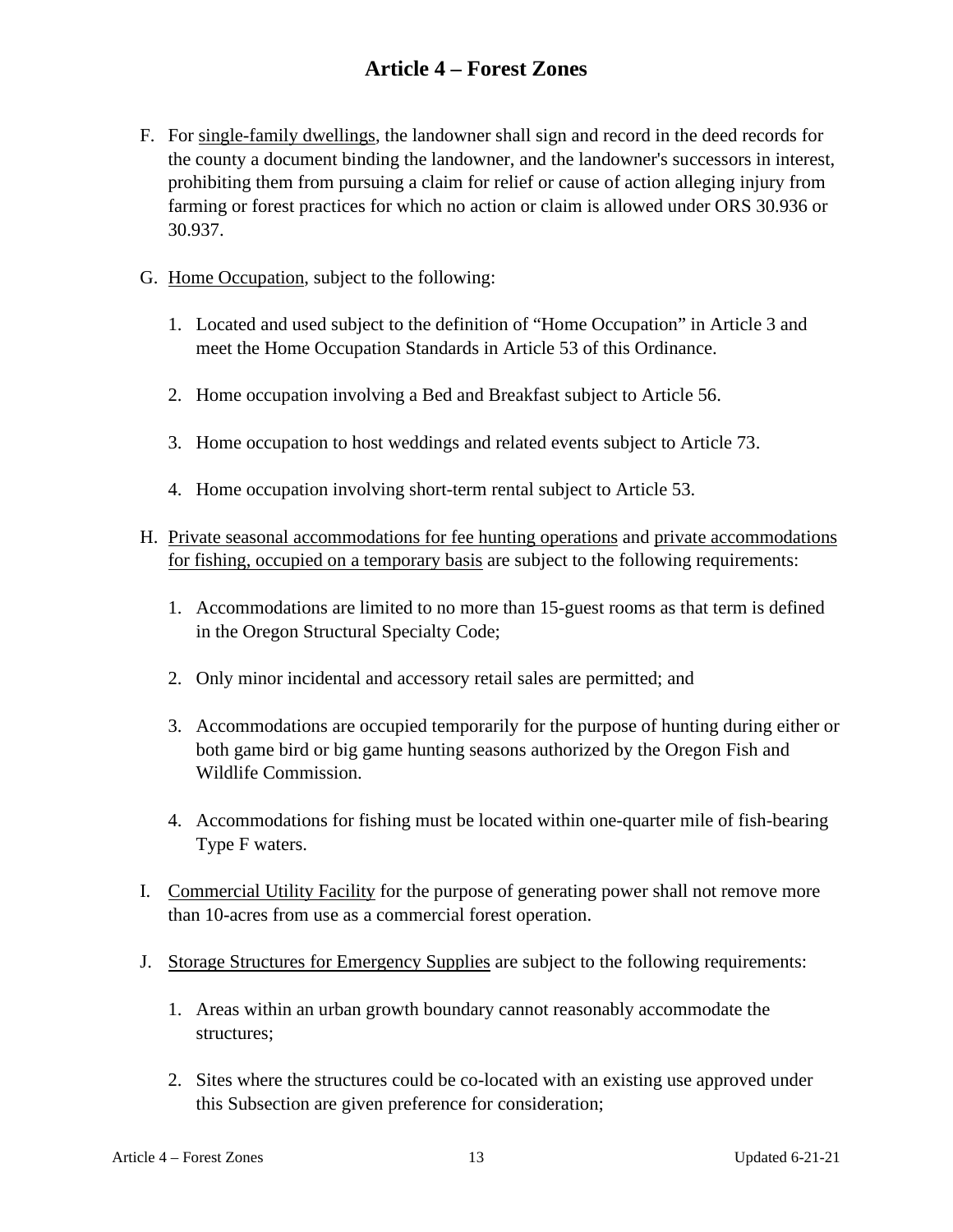- 3. The structures are of a number and size no greater than necessary to accommodate the anticipated emergency needs of the population to be served;
- 4. The structures are managed by a local government entity for the single purpose of providing for the temporary emergency support needs of the public; and
- 5. Written notification has been provided to the County Office of Emergency Management of the application for the storage structures.

#### K. Publicly Owned Parks, Playground and Campgrounds may include:

- 1. All outdoor recreation uses allowed under Statewide Planning Goal 4.
- 2. The following uses:
	- a. Campground areas: recreational vehicle sites; tent sites; camper cabins; yurts; teepees; covered wagons; group shelters; campfire program areas; camp stores;
	- b. Day use areas: picnic shelters, barbecue areas, swimming areas (not swimming pools), open play fields, play structures;
	- c. Recreational trails: walking, hiking, biking, horse, or motorized off-road vehicle trails; trail staging areas;
	- d. Boating and fishing facilities: launch ramps and landings, docks, moorage facilities, small boat storage, boating fuel stations, fish cleaning stations, boat sewage pumpout stations;
	- e. Amenities related to park use intended only for park visitors and employees: laundry facilities; recreation shops; snack shops not exceeding 1,500 square feet of floor area;
	- f. Support facilities serving only the park lands wherein the facility is located: water supply facilities, sewage collection and treatment facilities, storm water management facilities, electrical and communication facilities, restrooms and showers, recycling and trash collection facilities, registration buildings, roads and bridges, parking areas and walkways;
	- g. Park Maintenance and Management Facilities located within a park: maintenance shops and yards, fuel stations for park vehicles, storage for park equipment and supplies, administrative offices, staff lodging; and
	- h. Natural and cultural resource interpretative, educational and informational facilities in state parks: interpretative centers, information/orientation centers, self-supporting interpretative and informational kiosks, natural history or cultural resource museums, natural history or cultural educational facilities, reconstructed historic structures for cultural resource interpretation, retail stores not exceeding 1,500 square feet for sale of books and other materials that support park resource interpretation and education.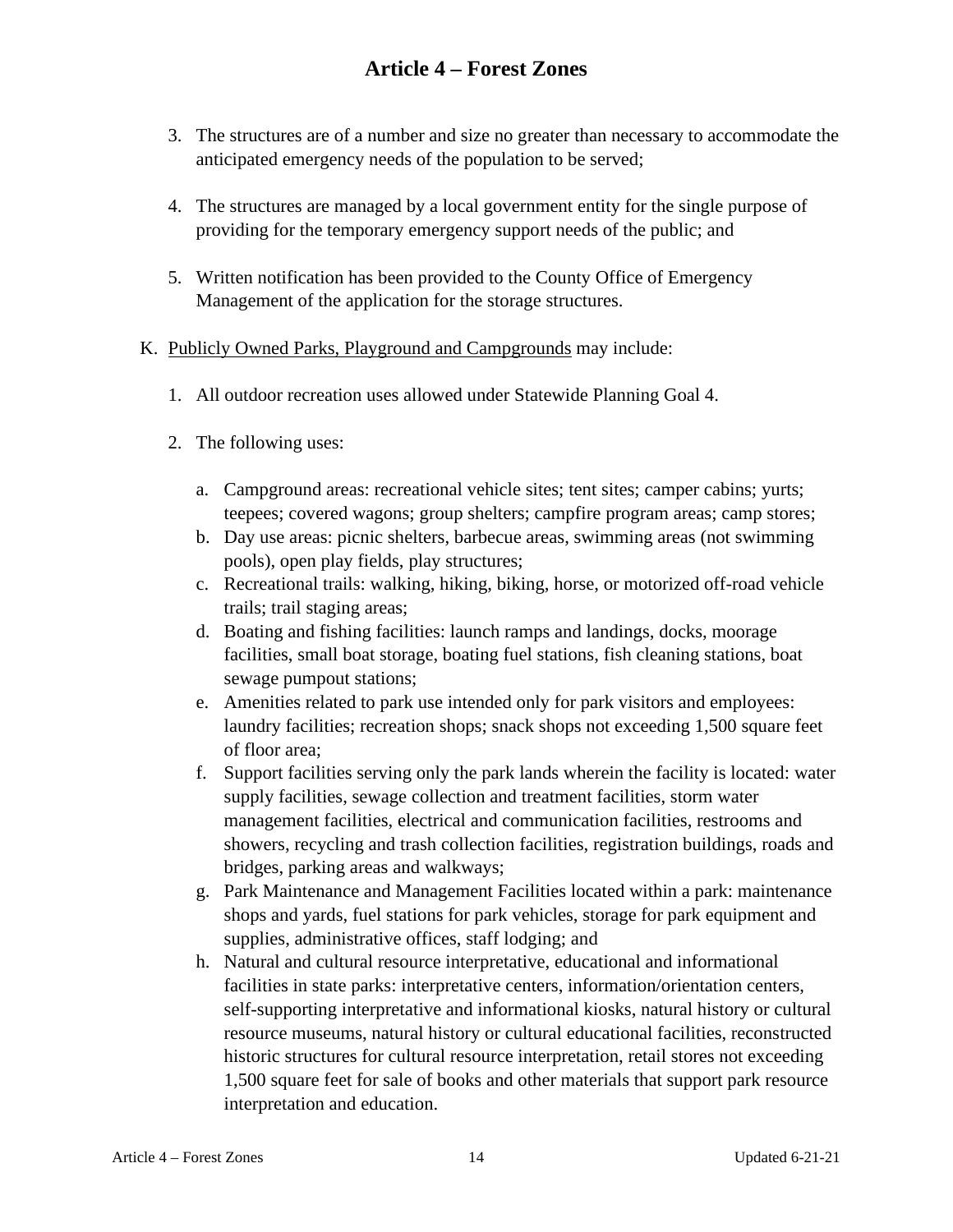#### L. Private Campgrounds and Campsites.

- 1. Campgrounds in private parks may be permitted, subject to the following:
	- a. Except on a lot or parcel contiguous to a lake or reservoir, campgrounds shall not be allowed within three miles of an urban growth boundary unless an exception is approved pursuant to ORS 197.732 and OAR chapter 660, division 4.
	- b. A campground shall be designed and integrated into the rural agricultural and forest environment in a manner that protects the natural amenities of the site and provides buffers of existing native trees and vegetation or other natural features between campsites.
	- c. Campgrounds authorized by this rule shall not include intensively developed recreational uses such as swimming pools, tennis courts, retail stores or gas stations.
	- d. Overnight temporary use in the same campground by a camper or camper's vehicle shall not exceed a total of 30-days during any consecutive six-month period.
- 2. Campsites within campgrounds meeting the requirement of Subsection (1) above and permitted pursuant to Section 4.05 must comply with the following:
	- a. Allowed uses include tent, travel trailer or recreational vehicle; yurts are also allowed uses, subject to Subsection (c) below.
	- b. Separate sewer, water or electric service hook-ups shall not be provided to individual camp sites except that electrical service may be provided to yurts.
	- c. No more than one-third or a maximum of 10 campsites, whichever is smaller, may include a yurt. The yurt shall be located on the ground or on a wood floor with no permanent foundation.
- M. The establishment of a youth camp that is generally self-contained and located on a parcel suitable to limit potential impacts on nearby and adjacent land and compatible with the forest environment may be permitted, subject to the provisions of OAR 660-006-0031 and ORS 215.457.

#### **Section 4.05 Conditional Use Review Criteria**

A use identified as a conditional use in Table 4.02 of this zone may be allowed provided the applicant demonstrates compliance with the following criteria (or their equivalent). These requirements are designed to make the use compatible with forest operations and agriculture and to conserve values found on forest lands.

A. The proposed use will not force a significant change in, or significantly increase the cost of, accepted farming or forest practices on surrounding lands devoted to forest or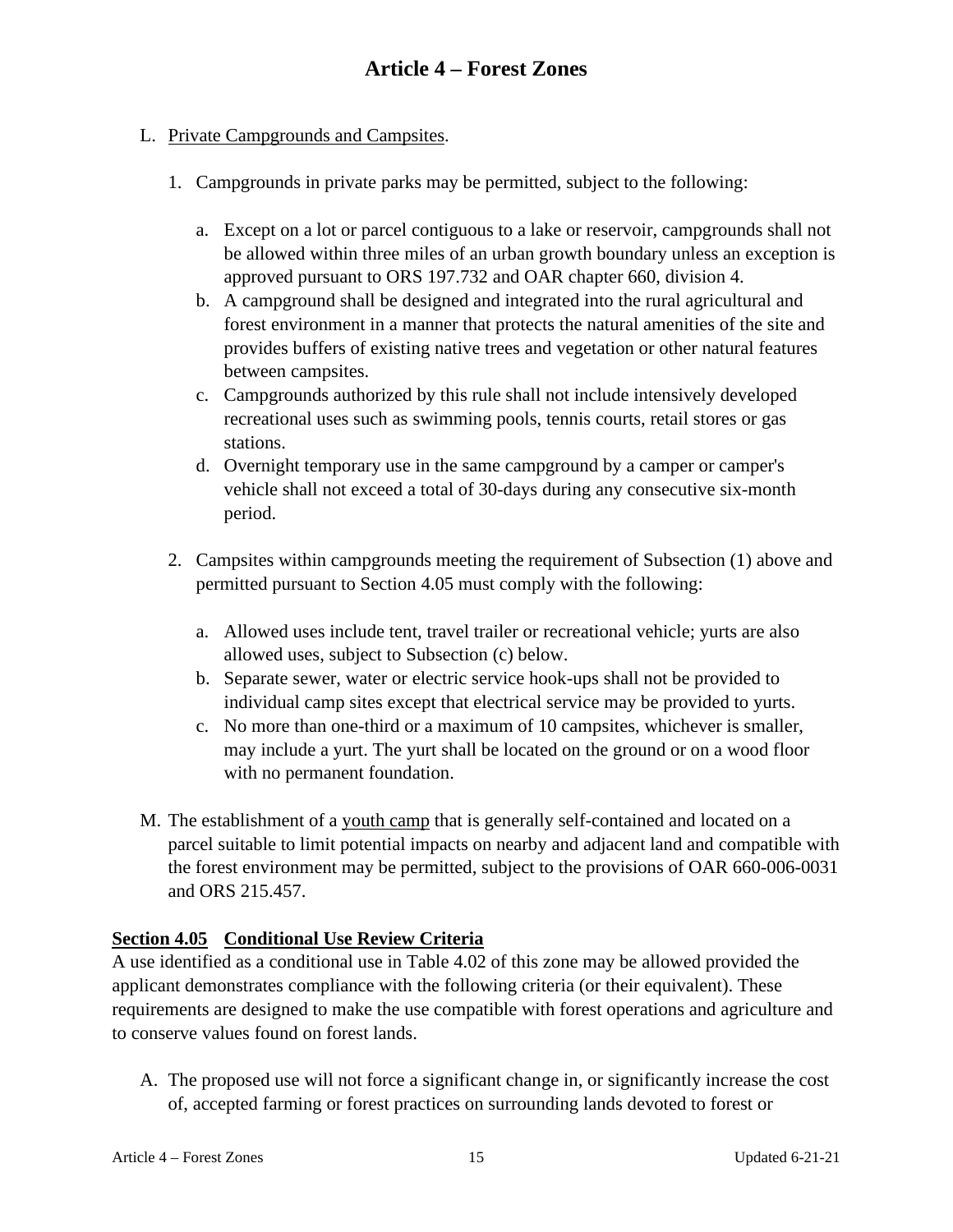agriculture uses.

- B. The proposed use will not significantly increase fire hazard or significantly increase fire suppression costs or significantly increase risks to fire suppression personnel.
- C. The proposed use will be compatible with vicinity uses, and satisfies all relevant requirements of this Ordinance and the following general criteria:
	- 1. The use is consistent with those goals and policies of the Comprehensive Plan which apply to the proposed use;
	- 2. The parcel is suitable for the proposed use considering its size, shape, location, topography, existence of improvements and natural features;
	- 3. The proposed use will not alter the character of the surrounding area in a manner which substantially limits, impairs or prevents the use of surrounding properties for the permitted uses listed in the underlying zoning district;
	- 4. The proposed use is appropriate, considering the adequacy of public facilities and services existing or planned for the area affected by the use (e.g., water, sewer and access); and
	- 5. The use is or can be made compatible with existing uses and other allowable uses in the area and does not negatively affect the health or safety of surrounding uses or residents.
- D. Prior to issuance of a building permit for a dwelling or establishing a conditional use, as provided in section 4.05, a written statement consistent with ORS 215.293 and Article 50 shall be recorded with the deed or written contract with the County; unless noted otherwise.

### **Section 4.06 Siting Standards for Dwellings and Structures**

The following siting criteria or their equivalent shall apply to all new dwellings and structures in the F-1 and F-2 zones. These criteria are designed to make such uses compatible with forest operations, to minimize wildfire hazards and risks and to conserve values found on forest lands. The County shall consider the criteria in this section together with the requirements of Section 4.07 to identify the building site:

- A. Dwellings and structures shall be sited on the parcel so that:
	- 1. They have the least impact on nearby or adjoining forest or agricultural lands;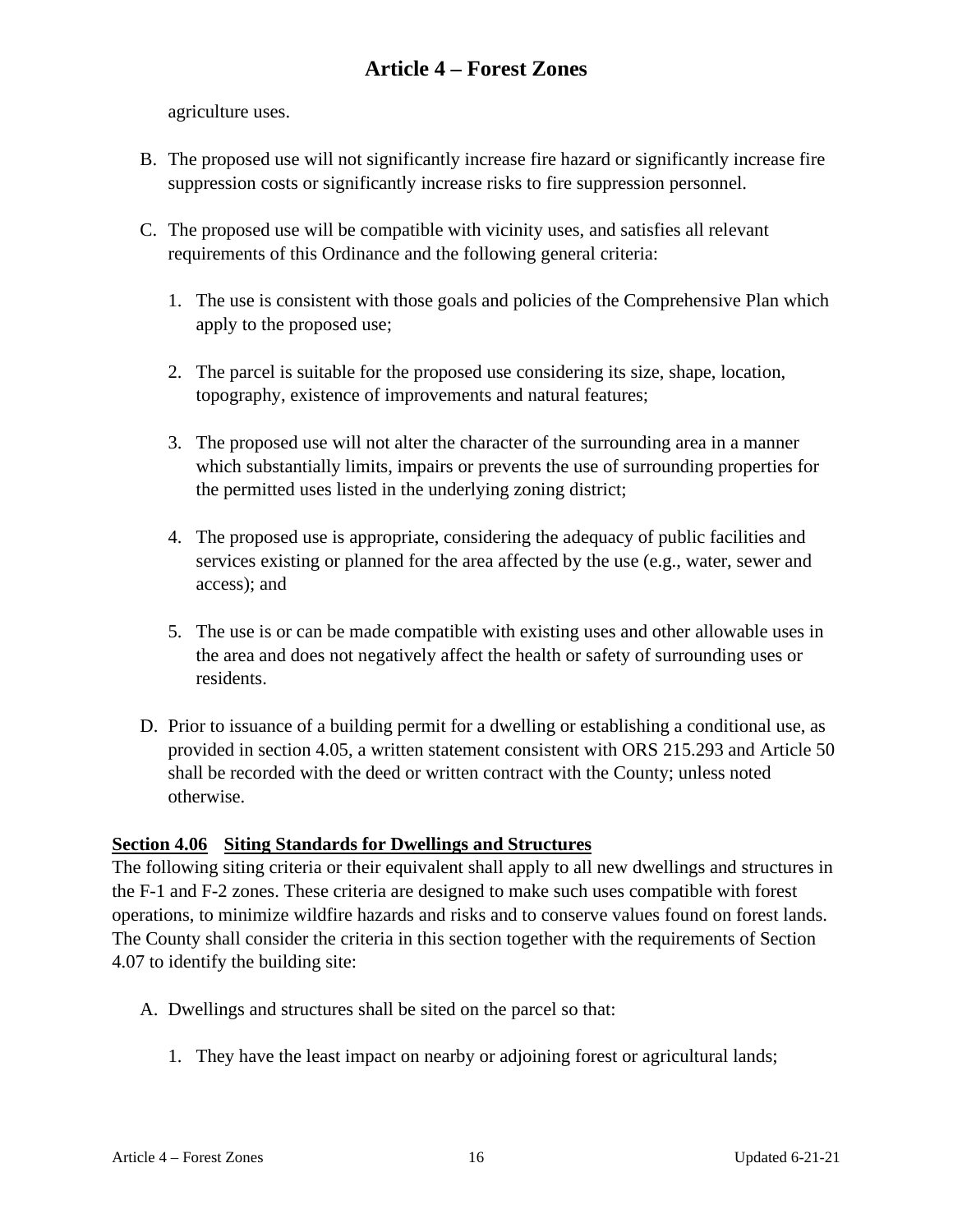- 2. The siting ensures that adverse impacts on forest operations and accepted farming practices on the tract will be minimized;
- 3. The amount of forest lands used to site access roads, service corridors, the dwelling and structures is minimized;
- 4. The risks associated with wildfire are minimized.
- B. Siting criteria satisfying Subsection (A) above may include setbacks from adjoining properties, clustering near or among existing structures, siting close to existing roads and siting on that portion of the parcel least suited for growing trees.
- C. Dwellings shall comply with applicable provisions of Article 50 Buffer Requirements.
- D. The applicant shall provide evidence to the governing body that the domestic water supply is from a source authorized in accordance with the Water Resources Department's administrative rules for the appropriation of ground water or surface water and not from a Type F of Type N streams as defined in the Forest Practices rules (OAR chapter 629-635- 0200). For purposes of this section, evidence of a domestic water supply means:
	- 1. Verification from a water purveyor that the use described in the application will be served by the purveyor under the purveyor's rights to appropriate water;
	- 2. A water use permit issued by the Water Resources Department for the use described in the application; or
	- 3. Verification from the Water Resources Department that a water use permit is not required for the use described in the application. If the proposed water supply is from a well and is exempt from permitting requirements under ORS 537.545, the applicant shall submit the well constructor's report to the county upon completion of the well.
- E. As a condition of approval, if road access to the dwelling is by a road owned and maintained by a private party, the U.S. Bureau of Land Management, or the U.S. Forest Service, then the applicant shall provide proof of a long-term road access use permit or agreement. The road use permit may require the applicant to agree to accept responsibility for road maintenance.
- F. Approval of a dwelling shall be subject to the following requirements:
	- 1. Approval of a dwelling requires the owner of the tract to plant a sufficient number of seedlings, saplings, poles, or trees are on the tract, and if not to plant sufficient seedlings on the tract to demonstrate that the tract is reasonably expected to meet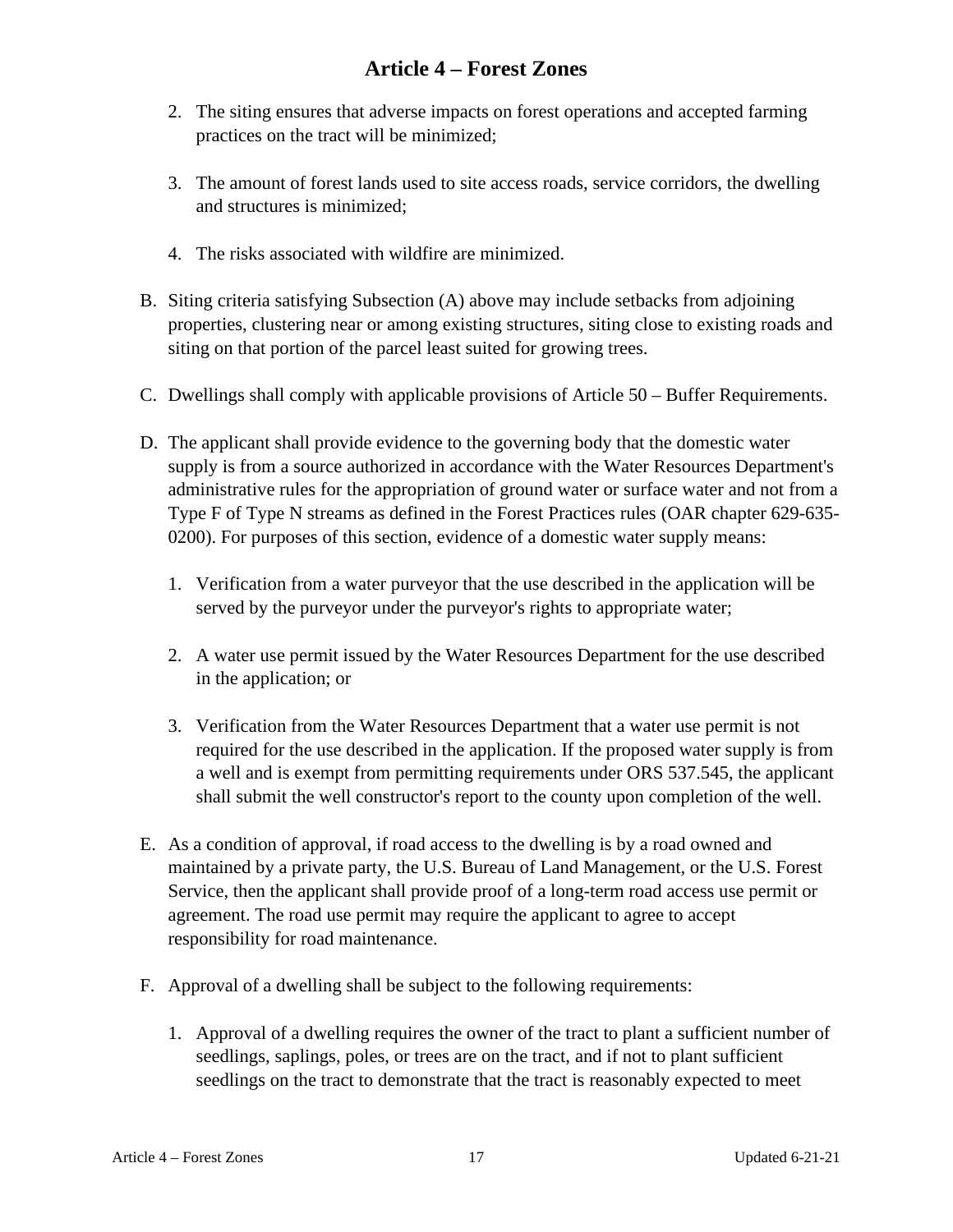Department of Forestry stocking requirements at the time specified in Department of Forestry administrative rules OAR 629-610-0020;

- 2. The planning department shall notify the County Department of Records and Assessment of the above condition at the time the dwelling is approved;
- 3. The county governing body or its designate shall require as a condition of approval of a single-family dwelling under ORS 215.283 or 215.284 or otherwise in a farm or forest zone, that the landowner for the dwelling sign and record in the deed records for the county a document binding the landowner, and the landowner's successors in interest, prohibiting them from pursuing a claim for relief or cause of action alleging injury from farming or forest practices for which no action or claim is allowed under ORS 30.936 or 30.937; and
- 4. If the lot or parcel is more than 10-acres the property owner shall:
	- a. Submit a stocking survey report by a professional forester to the County Department of Records and Assessment and they will verify that the minimum stocking requirements have been met by the time required by Department of Forestry rules;
	- b. Upon notification by the County Department of Records and Assessment, it will be determine whether the tract meets minimum stocking requirements of the Forest Practices Act. If it is determined that the tract does not meet those requirements, Records and Assessment will notify the owner that the land is not being managed as forest land. The County Department of Records and Assessment will then remove the forest land designation pursuant to ORS 321.359 and impose the additional tax.

#### **Section 4.07 Fire-Siting Standards for Dwellings and Structures**

The following fire-siting standards or their equivalent shall apply to all new dwellings or structures in the F-1 and F-2 zones:

- A. The dwelling shall be located upon a parcel within a fire protection district or shall be provided with residential fire protection by contract. If the dwelling is not within a fire protection district, the applicant shall provide evidence that they have asked to be included within the nearest such district. If the governing body determines that inclusion within a fire protection district or contracting for residential fire protection is impracticable, the governing body may provide an alternative means for protecting the dwelling from fire hazards that shall comply with the following:
	- 1. The means selected may include a fire sprinkling system, onsite equipment and water storage or other methods that are reasonable, given the site conditions;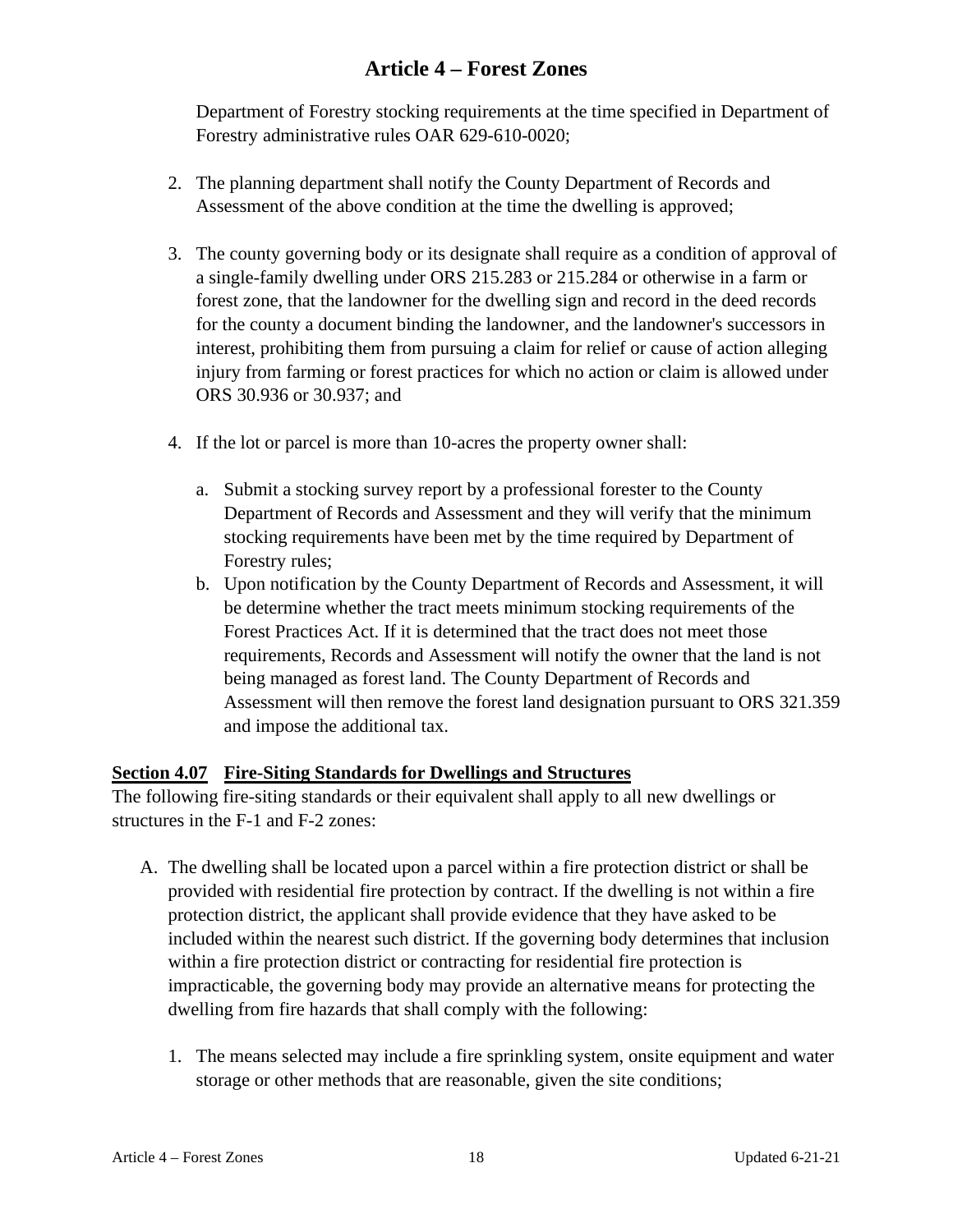- 2. If a water supply is required for fire protection, it shall be a swimming pool, pond, lake, or similar body of water that at all times contains at least 4,000 gallons or a stream that has a continuous year round flow of at least one cubic foot per second;
- 3. The applicant shall provide verification from the Water Resources Department that any permits or registrations required for water diversion or storage have been obtained or that permits or registrations are not required for the use; and
- 4. Road access shall be provided to within 15-feet of the water's edge for firefighting pumping units. The road access shall accommodate the turnaround of firefighting equipment during the fire season. Permanent signs shall be posted along the access route to indicate the location of the emergency water source.
- B. Road access to the dwelling shall meet road design standards described in Section 4.09.
- C. A 50-foot primary fuel break plus a 100-foot secondary fuel break shall be cleared and maintained surrounding all dwellings and structures. Land owned or controlled by the owner that is too small to accommodate the fuel breaks shall be subject to Subsection (G). The primary fuel break shall not contain vegetation that will produce flame lengths in excess of one foot. The secondary fuel break shall reduce vegetation so that the intensity and likelihood of crown fires and crowning is reduced. Secondary fuel breaks shall be increased on the downslope side: 50-feet for 10% slope; 75-feet for 20°/a slope; 100-feet for 25% slope; or 150-feet for 40% slope.

*Fire Siting Standards for Dwellings and Fire Safety Design Standards handouts are available at the Planning Department.*

- D. The dwelling shall have a fire retardant roof.
- E. The dwelling shall not be sited on a slope of greater than 40 percent.
- F. If the dwelling has a chimney or chimneys, each chimney shall have a spark arrester.
- G. Exceptions to Section 4.07 may be approved if equivalent fire protection standards are submitted by a qualified forest fire professional. Exceptions to Section 4.07.A must include the water standards and road standards of Section 4.07.B. Submittals require approval by the Planning Director.

#### **Section 4.08 Land Divisions**

A. The minimum parcel size for new forest parcels is 80-acres.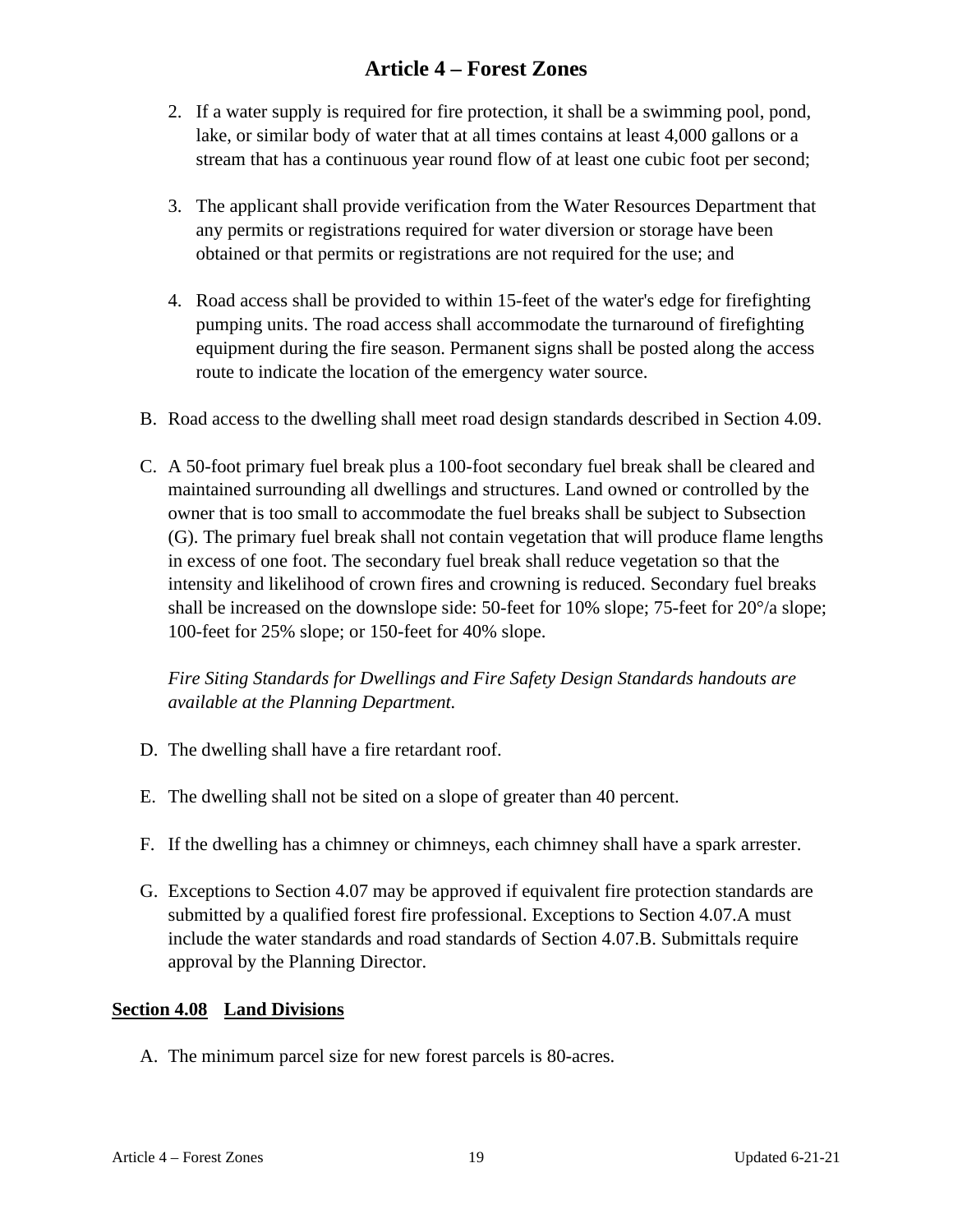- B. New land divisions less than the parcel size in Subsection (A) above may be approved for any of the following circumstances:
	- 1. The following uses in Table 4.02 may be approved pursuant to the criteria in Section 4.05 and provided that the parcel created from the division is the minimum size necessary for the use:
		- a. Exploration for and production of geothermal, gas, oil and other associated hydrocarbons
		- b. Disposal site for solid waste
		- c. Log scaling and weigh stations
		- d. Permanent facility for the primary processing of forest products
		- e. Permanent logging equipment repair and storage
		- f. Mining and processing of oil, gas, or other subsurface resources
		- g. Television, microwave and radio communication facilities and transmission towers
		- h. Water intake facilities, related treatment facilities, pumping stations, and distribution lines
		- i. Cemeteries
		- j. Publicly owned parks, playground and campgrounds
		- k. Private parks (campgrounds and campsites)
		- l. Fire stations for rural fire protection
		- m. Utility facilities for the purpose of generating power
		- n. Aids to navigation and aviation
		- o. Reservoirs and water impoundments
		- p. Firearm training facility
	- 2. To allow a division of forest land to facilitate a forest practice as defined in ORS 527.620 that results in a parcel that does not meet the minimum area requirements of Subsection (A) above, approvals shall be based on findings that demonstrate that there are unique property specific characteristics present in the proposed parcel that require an amount of land smaller than the minimum area requirements of Subsection (A) above in order to conduct the forest practice. Parcels created pursuant to this Subsection:
		- a. Are not eligible for siting of a new dwelling;
		- b. May not serve as the justification for the siting of a future dwelling on other lots or parcels;
		- c. May not, as a result of the land division, be used to justify redesignation or rezoning of resource lands; and
		- d. May not result in a parcel of less than 35-acres, unless the purpose of the land division is to: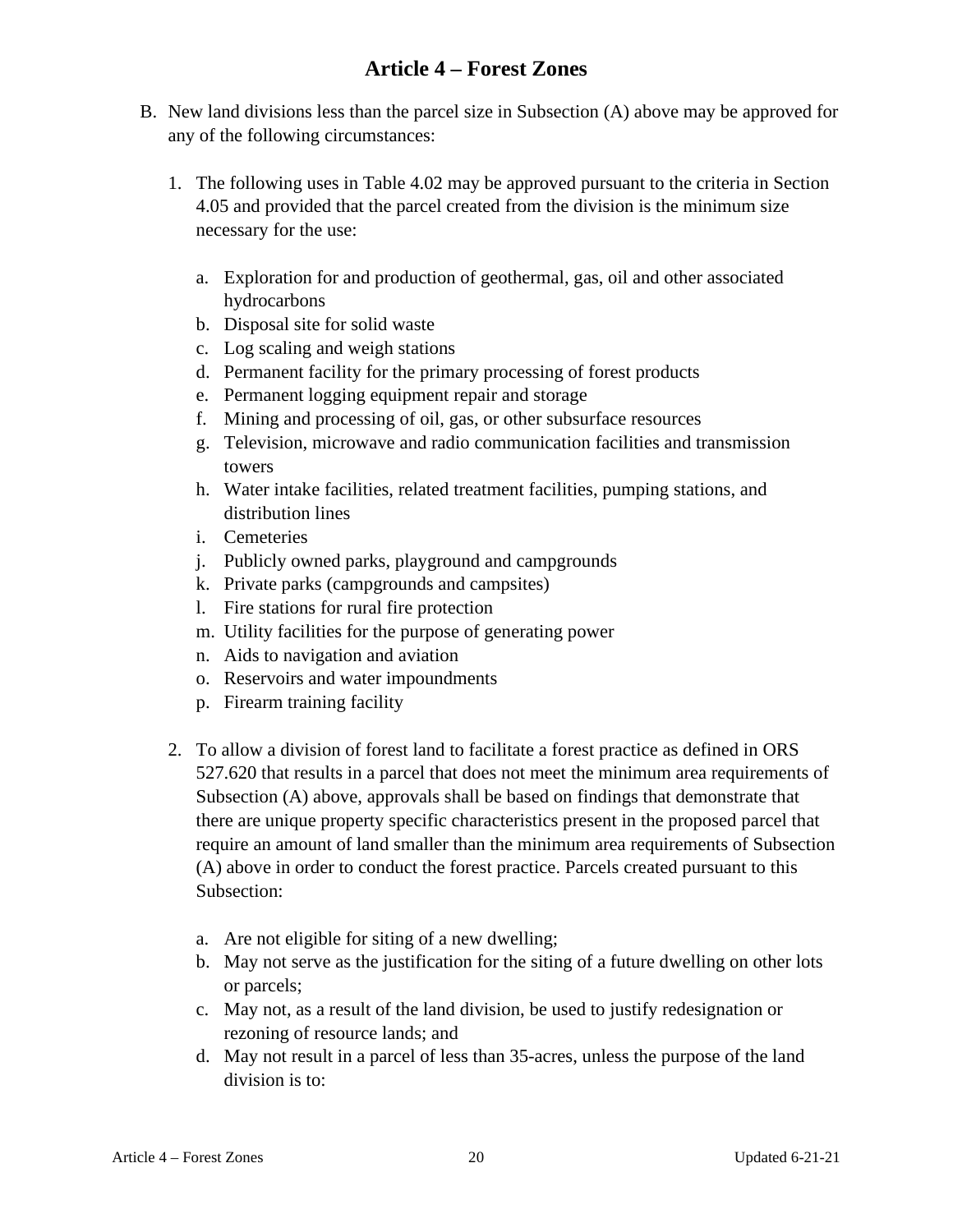- i. Facilitate an exchange of lands involving a governmental agency; or
- ii. Allow transactions in which at least one participant is a person with a cumulative ownership of at least 2,000-acres of forest land.
- 3. A division of a lot or parcel zoned for forest use may be allowed if:
	- a. At least two dwellings lawfully existed on the lot or parcel prior to November 4, 1993;
	- b. Each dwelling complies with the criteria for a replacement dwelling under Section 4.04.D;
	- c. Except for one parcel, each parcel created under this Subsection is between two and 5-acres in size;
	- d. At least one dwelling is located on each parcel created under this Subsection; and
	- e. The landowner of a parcel created under this Subsection provides evidence that a restriction prohibiting the landowner and the landowner's successors in interest from further dividing the parcel has been recorded with the county clerk of the county in which the parcel is located. A restriction imposed under this Subsection shall be irrevocable unless a statement of release is signed by the county planning director of the county in which the parcel is located indicating that the comprehensive plan or land use regulations applicable to the parcel have been changed so that the parcel is no longer subject to statewide planning goals protecting forestland or unless the land division is subsequently authorized by law or by a change in a statewide planning goal for land zoned for forest use.
- 4. To allow a proposed division of land to preserve open space or parks, as provided in ORS 215.783.
- C. A lot or parcel may not be divided under Subsection (B.4) above if an existing dwelling on the lot or parcel was approved under a statute, an administrative rule or a land use regulation as defined in ORS 197.015 that required removal of the dwelling or that prohibited subsequent division of the lot or parcel.
- D. A landowner allowed a land division under Subsection (B) above shall sign a statement that shall be recorded with the County Department of Records and Assessment in which the property is located, declaring that the landowner will not in the future complain about accepted farming or forest practices on nearby lands devoted to farm or forest use.

#### **Section 4.09 Road Standards**

New dwellings and structures shall be subject to the following applicable standards:

A. Roads shall be built and maintained to provide a minimum 20-foot width of all weather surface and a vertical clearance of 13-feet 6 inches.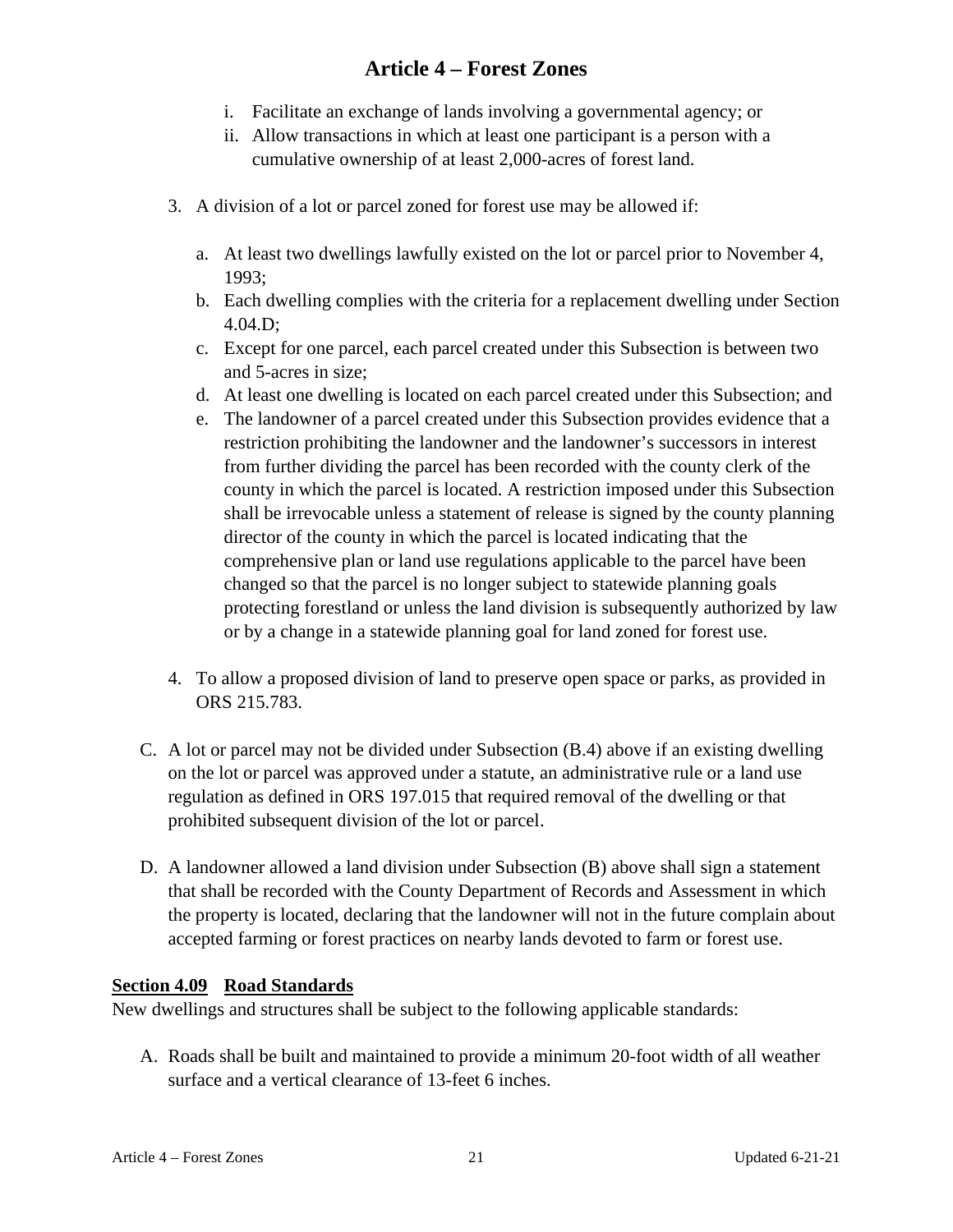*Fire Siting Standards for Dwellings and Fire Safety Design Standards handouts are available from the County Planning Department.*

- B. Driveways shall be built and maintained to provide a minimum 16-foot width of all weather surface and a vertical clearance of 13-feet 6 inches.
- C. The all weather surface, bridges, culverts, and other structures in the road bed shall be constructed and maintained to support gross vehicle weights of 50,000 pounds.
- D. Grades shall not exceed an average of 8%, with a maximum of 12% on short pitches. Variance may be granted by the fire service having responsibility for the area when topographic conditions make these standards impractical.
- E. Cul-de-sacs, dead-end driveways and dead-end roads over 150-feet in length shall have turnarounds of not less than 48-feet radius.
- F. Driveways in excess of 200-feet shall provide 20-foot wide by 40-foot long turnouts at a maximum spacing of half the driveway length or 400-feet, whichever is less.
- G. Driveways shall be marked with the residence's address unless it is clearly visible on the residence from the road. The numbers shall be 4 inches high and of reflective material.

#### **Section 4.10 Dimensional & Site Development Standards**

The following standards are the minimum applicable to all new dwellings/buildings and replacement dwellings/buildings located on a completely different site, unless required by other provisions of this article:

A. Article 50: Buffer Requirement shall apply to all proposed dwellings, except dwellings located on and directly associated with farm uses, and hardship dwellings in conjunction with a pre-existing non-conforming dwelling and certain replacement dwellings, as described below.

In the case of a replacement dwelling, the buffer requirements do not apply unless the dwelling is located on a completely different site. The new dwelling cannot protrude any further into the buffer unless an alternate buffer, such as a vegetative screen, berm, or sight obscuring fence is provided in compliance with Article 50 requirements.

*The more restrictive provisions in Article 50 or this section shall apply.* 

- B. Maximum height: 35-feet
- C. Setbacks, minimum: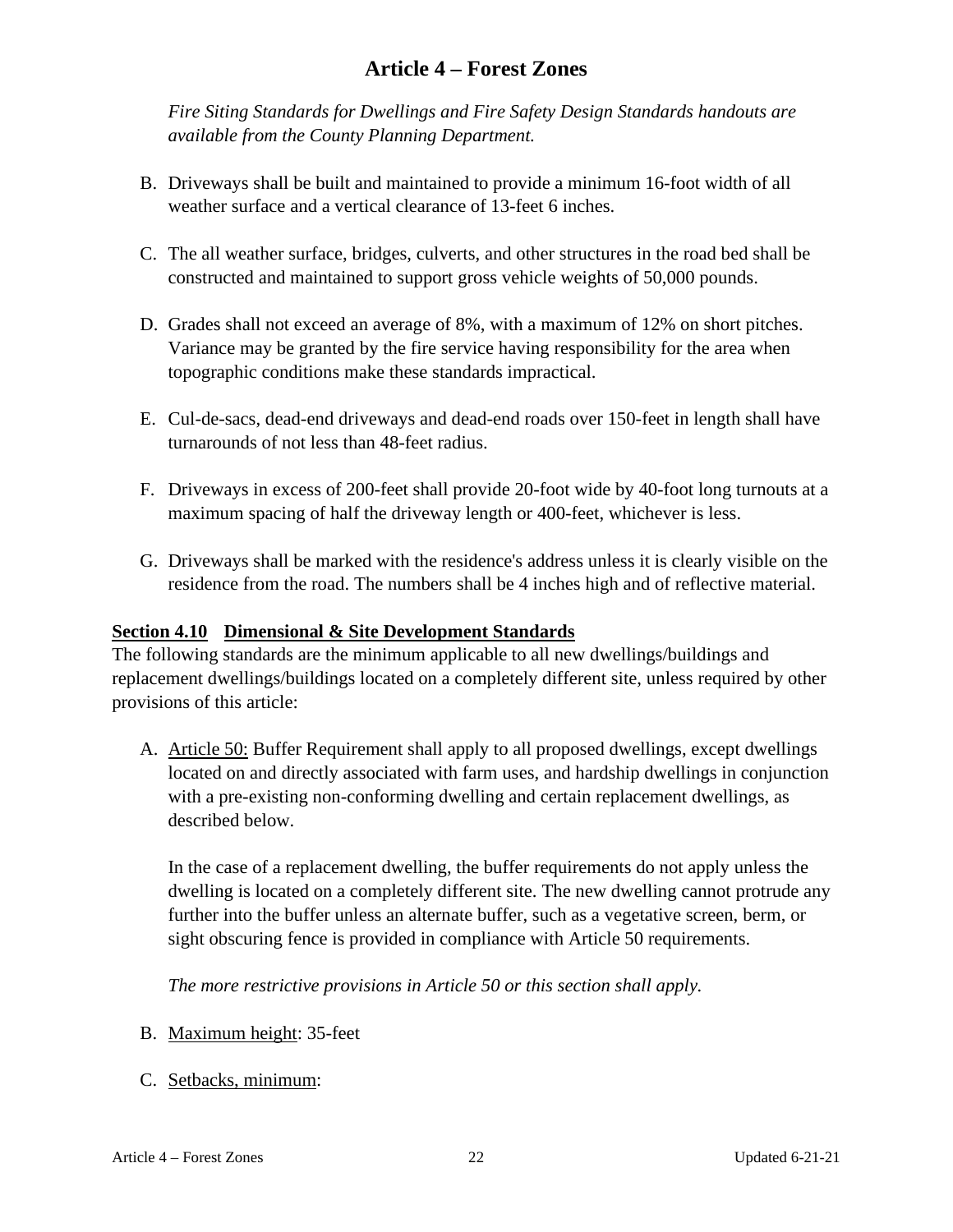- 1. Front: 60-feet from the centerline of any arterial street, 50-feet from the centerline of any local or collector street or 20-feet from the right-of-way, whichever is greater
- 2. Rear: 20-feet; agricultural buildings: 10-feet
- 3. Side: 10-feet; Exterior or corner parcel: 50-feet from the centerline of any street
- 4. Streams: New buildings shall be set back 100-feet from ordinary high water mark unless approved in conjunction with a water-related or water dependent use
- D. Minimum lot size: 80-acres
- E. Minimum lot frontage: 50-feet
- F. Minimum vision clearance: 35-feet
- G. Signs exceeding 32 square feet are prohibited in the F-1 and F-2 zones, with the following exceptions:
	- 1. Oregon State Highway Division signs.
	- 2. Signs approved under Subsection (G) above are required to obtain a building permit, unless otherwise allowed by the County Building Official.
	- 3. With the exception of the requirements of Subsection 4.10.G, no more than one sign is allowed per parcel.

#### **Section 4.11 Approval Period & Time Extensions [1](#page-22-0)**

- A. Except as provided for in Section B. below and for land divisions, a decision approving a development or use on F-1 and F-2 zoned land shall be valid two-years from the date of the final decision. In the case of an appealed decision, the approval period shall begin on the date a final appellate decision is issued, unless the decision is remanded to the County, in which case the approval period shall begin on the date the County issues its final decision on remand.
	- 1. An initial extension period of up to one year shall be granted if:
		- a. The applicant makes a written request for the extension prior to the expiration date;
		- b. The applicant states reasons that prevented them from beginning or continuing development within the approval period; and
		- c. The County determines that the applicant was unable to begin or continue development during the approval period for reasons for which the applicant was not responsible.

<span id="page-22-0"></span><sup>&</sup>lt;sup>1</sup> Sections 4.11(A) and (B) were amended via Ordinance #372 on June 21, 2021